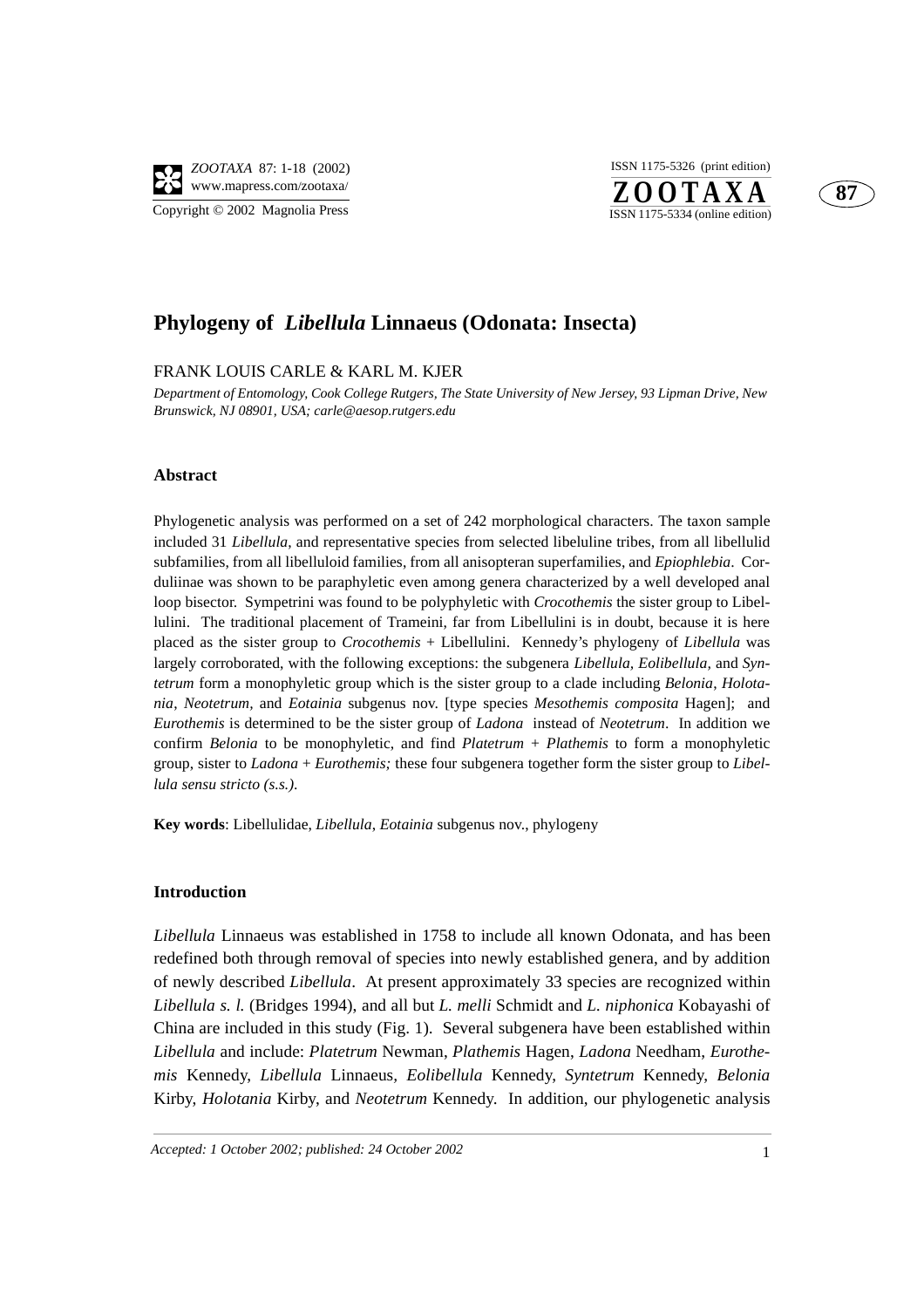**ZOOTAXA** supports the establishment of a monotypic subgenus for *Mesothemis composita* Hagen, which is found to be the sister of the *Neotetrum* + *Holotania* clade. *Libellula* are common and widespread in the northern hemisphere with *Platetrum*, *Eurothemis*, and *Synetrum* endemic to the Palearctic, with *Libellula quadrimaculata* L. holoarctic in distribution, and with the remaining 26 species distributed among 7 subgenera all restricted to the Nearctic (including Central America).

> A debate concerning the generic status of *Plathemis* Hagen (1861) and *Ladona* Needham (1897) has persisted due to the apparent close relationship of these taxa to *Platetrum* and *Eurothemis*, respectively; and to uncertainty as to the type species of *Libellula* (Walker and Corbet 1975, Carle 1982). We follow Calvert (1901-1908), Ris (1910), and Kennedy (1922b) in recognizing *Libellula quadrimaculata* L. as the generotype of *Libellula,* but note that Kirby (1889) lists *Libellula depressa* L. as the type. Ris (1910), Kennedy (1922b), and Walker and Corbet (1975) avoided the problem by including *Plathemis* and *Ladona* within *Libellula*. However, Garman (1927), Needham and Westfall (1955), Carle (1982), and Needham, Westfall, and May (2000) accorded generic status to *Plathemis* and *Ladona*. A study by Kambhampati and Charlton (1999) utilizing mitochondrial 16S rRNA sequence data found evidence that *Plathemis* and *Ladona* are monophyletic and basal to Nearctic *Libellula*. Furthermore, a study by Artiss *et al.* (2001) using combined mitochondrial CO1 and 16S rRNA sequence data places *Orthemis* between *Plathemis* and remaining *Libellula* , and groups *Platetrum* and *Eurothemis* with *Ladona*, basal to remaining *Libellula*.

> In the present study we infer a phylogeny for *Libellula* utilizing 242 morphological characters. The most useful characters are from the wing venation and penis. Terminology used for venation is that of Needham, Westfall, and May (2000), and for the external morphology of the penis that of Bartenef (1915) and Kennedy (1922a). Nomenclature of libelluloids is unstable, and the terms "Libelluloidea, Libellulidae, and Libellulinae" require definition. We consider basal libelluloids to include Cordulegastridae, Neopetaliidae, and Chlorogomphidae (Carle 1995), and the higher libelluloids to include Synthemistidae, Gomphomacromiidae, and Libellulidae. Needham, Westfall, and May (2000) was followed in applying the rank of subfamily to Macromiinae, Corduliinae, and Libellulinae, rather than elevating them to family level. Recently, many other corduliine taxa have also been elevated to family status (Bechly 1996, Lohman 1996), but for stability, they are here considered Corduliinae until further evidence is presented regarding their status.

#### **Materials and methods**

Outgroup taxa were selected to include the anisozygopteran, *Epiophlebia*, and a representative from each of the anisopteran superfamilies *sensu* Carle (1982). The taxon sample included 31 *Libellula*, and represenative species from selected libeluline tribes, from all libellulid subfamilies, and from all libelluloid families. Characters for the libelluloid study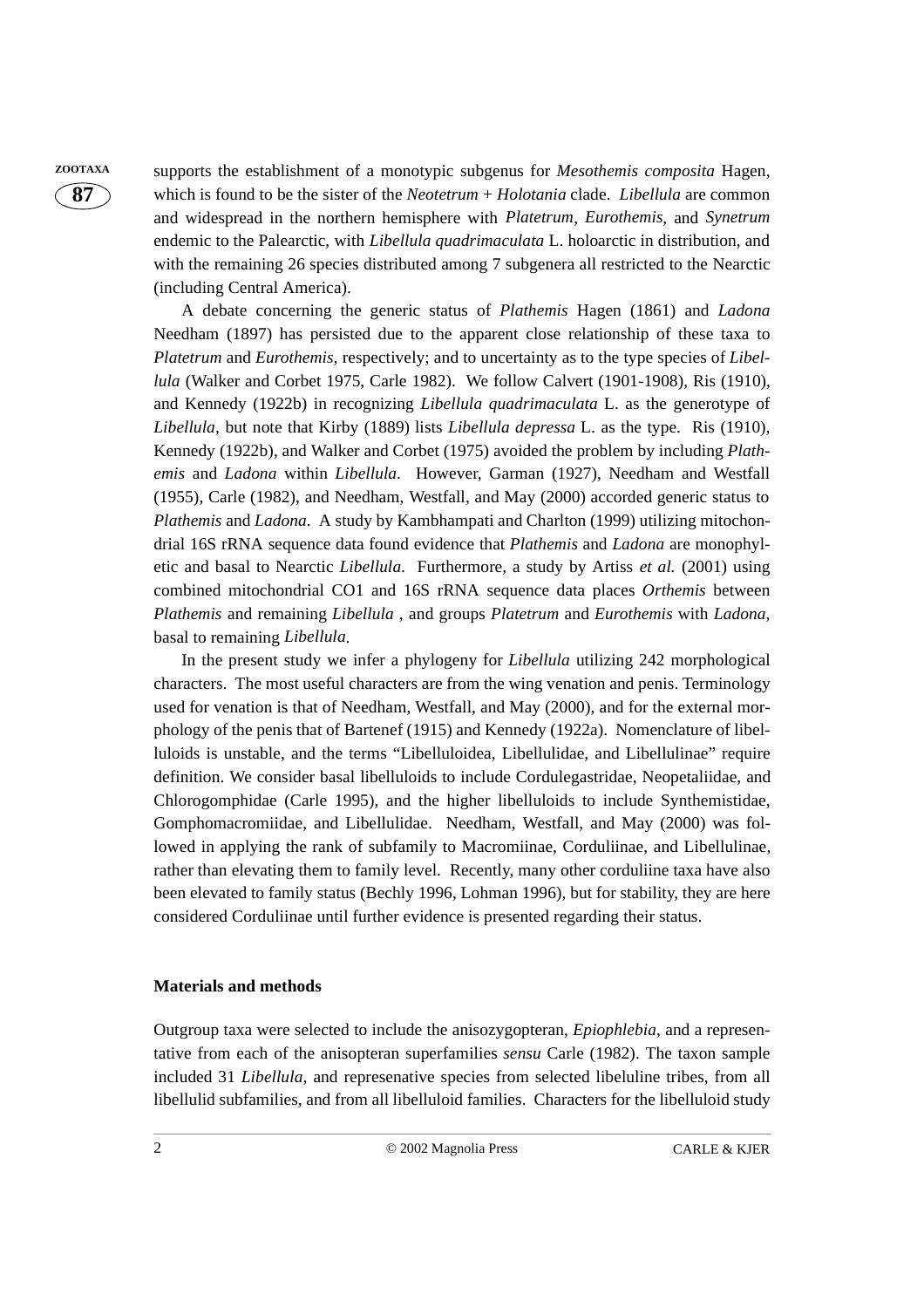were taken from Carle and Louton 1994, Carle (1995,1996), to which new characters for **ZOOTAXA** Libellulinae were added, based in part on Kennedy (1922b) and Carle (1982). Most characters are binary, and coding follows Carle's (1995) numbering and method of evaluating correlated characters (coapomorphies) and loss characters (exapomorphies). Putative apomorphies are coded as "1"s, with rows of taxa containing "1"s shuffled to the bottom of the matrix, so that taxa are bisected into those possessing plesiomorphy on the top, and apomorphy on the bottom (Appendix 2). Like patterns of characters are placed next to one another in an attempt to identify highly correlated characters and to therefore uncover independent congruent character sets. When an apomorphy was hypothesized to be highly correlated with another character, the column was moved directly to the right of its "partner," and the 1s were replaced with Cs. By convention, blocks of autapomorphic character sets for smaller groups such as families (e.g., Appdx. 2, block 3 for Epiophlebiidae), are positioned to the upper right of the larger, relatively basal synapomorphy blocks (Appdx. 2, block 2 defining all Anisopteroids), and character sets defining the backbone of the tree positioned to the lower right (e.g., Appdx. 2, block 4 defining all Anisoptera). In this arrangement, putative polarities can be readily evaluated. If incongruence can be justifiably coded as losses, either because they are deeply nested inside strongly supported nodes, or because there is morphological evidence of loss, then zeros were replaced with Xs. Loss events were counted in the column, and the character weighted by 1/(number of loss events +1). Phylogenetic analysis was performed via character-based parsimony using PAUP 4 (Swofford, 1999).

#### *Eotania* **subgenus nov.**

#### Type Species: *Mesothemis composita* Hagen

Length: 42-49mm; abdomen 30-32mm; hind wing 35-37mm.

Distribution: USA (AZ, CA, KS, NV, NM, OR, TX, UT, WY).

Adult - Face white with anterior edge of labrum black, dorsum of vertex and occiput white, compound eyes pearly white. Posterior margin of prothorax low and rounded. Middorsal pterothoracic white stripe extended over 1/2 of mesanepisterna, pterothorax laterally white with black stripes along meso- and metapleural sulci, interpleural suture black to level of spiracle, legs black with basal half of outer femoral face pale. Wings hyaline with saffron stain extended outward to about arculus, female with nodal brown spots, costa white, and pterostigmata brown. Triangles 2-3/1-2 celled, fore wing subtriangle 3-4 celled, bridge crossveins 2-3, hind wing antenodals 10-12, and forewing cubital planate wth 2 cell rows. Abdomen black with submedian row of pale spots on segments 1-3 in male, and 1-8 in female. Abdominal sternum 1 without hooks, anterior lamina angled ventrally at about 30 degrees, and posterior hamuli with well developed endhook and shoulder. Tergum 9 without lateral carinae. Male cerci only slightly widened distally. Penis **87**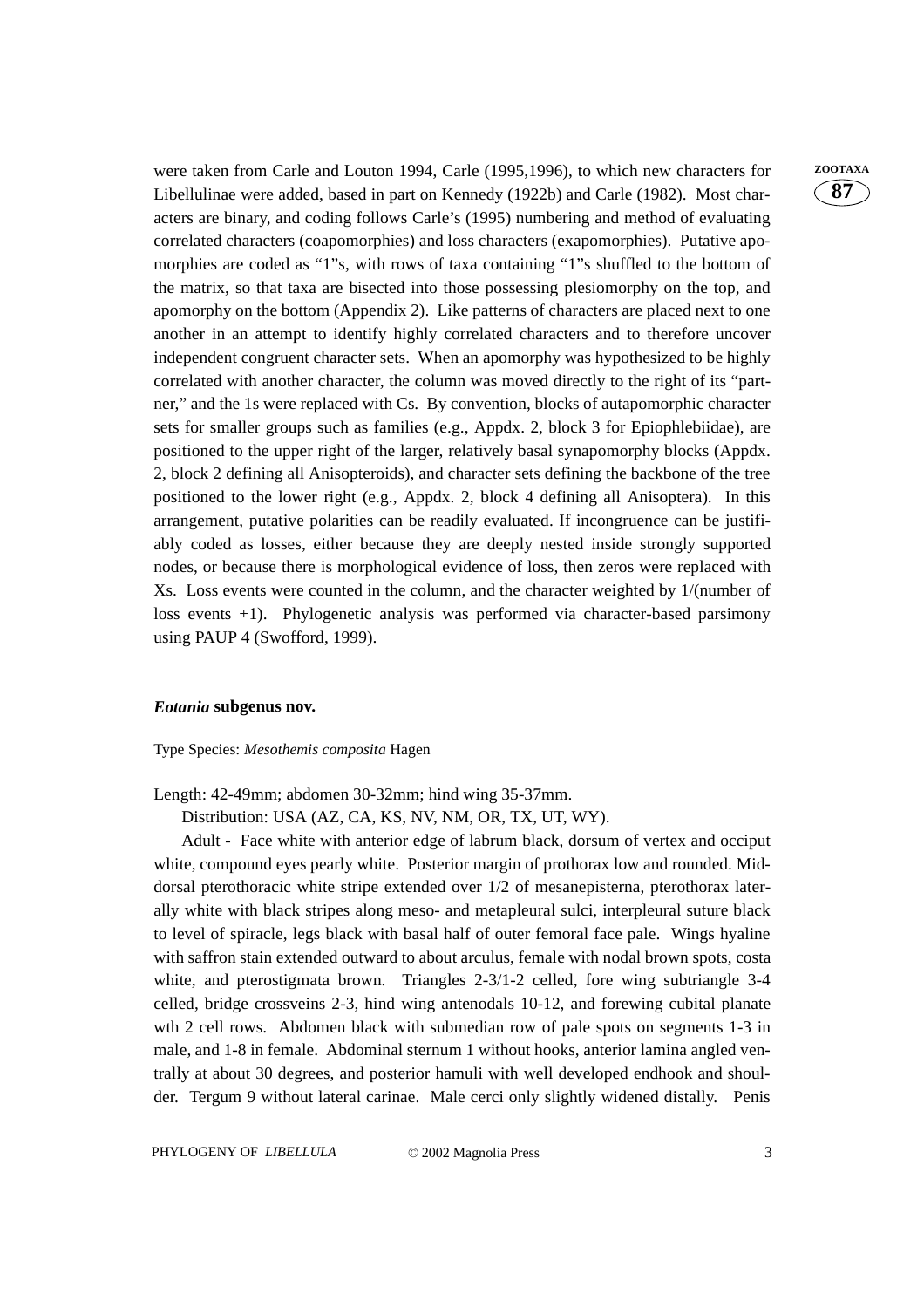**ZOOTAXA** with low hood, with elongate lateral lobes with apices curved dorsally, with cornual base expanded with dense dorsal cover of erectile hair, and with lateral cornua short-robust.

> Larvae- Head expanded posterior to compound eyes. Abdomen with apical submedian brown stripes, dorsal abdominal hooks absent or at most humplike, and lateral abdominal spines obsolete.

#### **Morphological characters**

The principal characters utilized in our analysis are those of the wing venation and coloration, and those of the male secondary genitalia. Many of the characters utilized are well illustrated in Needham, Westfall, and May (2000), and will be referred to in the following format: (NWM Fig.00x-z). Head characters are used only three times in the analysis of Libelluloid phylogeny with the most important, (Character 27c in Appendix 1), involving the posterior border of adult compound eye (NWM Fig.28c-d). Leg characters are used to distinguish Macromiinae, which are characterized by a long ventral tarsal claw (NWM Fig.430d). Two thoracic characters are utilized;, they are the sinuous mesoplueral sulci (Garman 1927, Fig.40a-b), and the bilobate hind margin of the prothorax (Borror 1945, Figs. 37-43). Abdominal characters involve the shape of the abdomen and the development of transverse and lateral carinae. In addition, eight abdominal coloration characters are utilized and an additional three are concerned with the degree of pruinosity, a waxy covering which typically obscures the color patterns of males. The submedian abdominal pale spots are used in four characters (NWM Fig.29b).

The terminology of wing venation used in this analysis is basically that of Needham, Westfall, and May (2000), (NWM Fig.7). The costal pleat is well developed between the wing base and nodus, and crossveins within this space are referred to as antenodals and, when these are aligned and strengthened, they are called costal braces. Hind wing with 9 plus costal braces (character 33a), is a conservatively stated character, as most Libelulini have more than 11 costal braces. Beyond the nodus the subcostal vein fuses to the costa so that postnodal crossveins are located to either side of the radial vein. Character 35b, forewing with 4-5 unmatched postnodals, refers to the missing basal crossveins of the second postnodal series (compare NWM Fig. 10 to 444). The pterostigma is located near the end of the postnodal space, and characters include the number of crossveins beyond the hind wing pterostigma, position of the pterostigmal brace (the pterostigmal brace is located in the second postnodal interspace typically at the proximal end of the pterostigma), pterostigmal shape (NWM Fig. 428), and the relative length of the pterostigma. Perhaps the most distinctive feature of Anisopteran venation are the triangles: characters utilized include base of hind wing triangle at or near arculus (NWM Fig. 26), cubital vein arises from outer side of triangle, (compare NWM Fig. 426 to 427), and forewing subtriangle with more than 3 cells. The anal loop of Libelulidae forms a strong pleat which supports the anal region of the wing, and in higher Corduliinae and Libelluli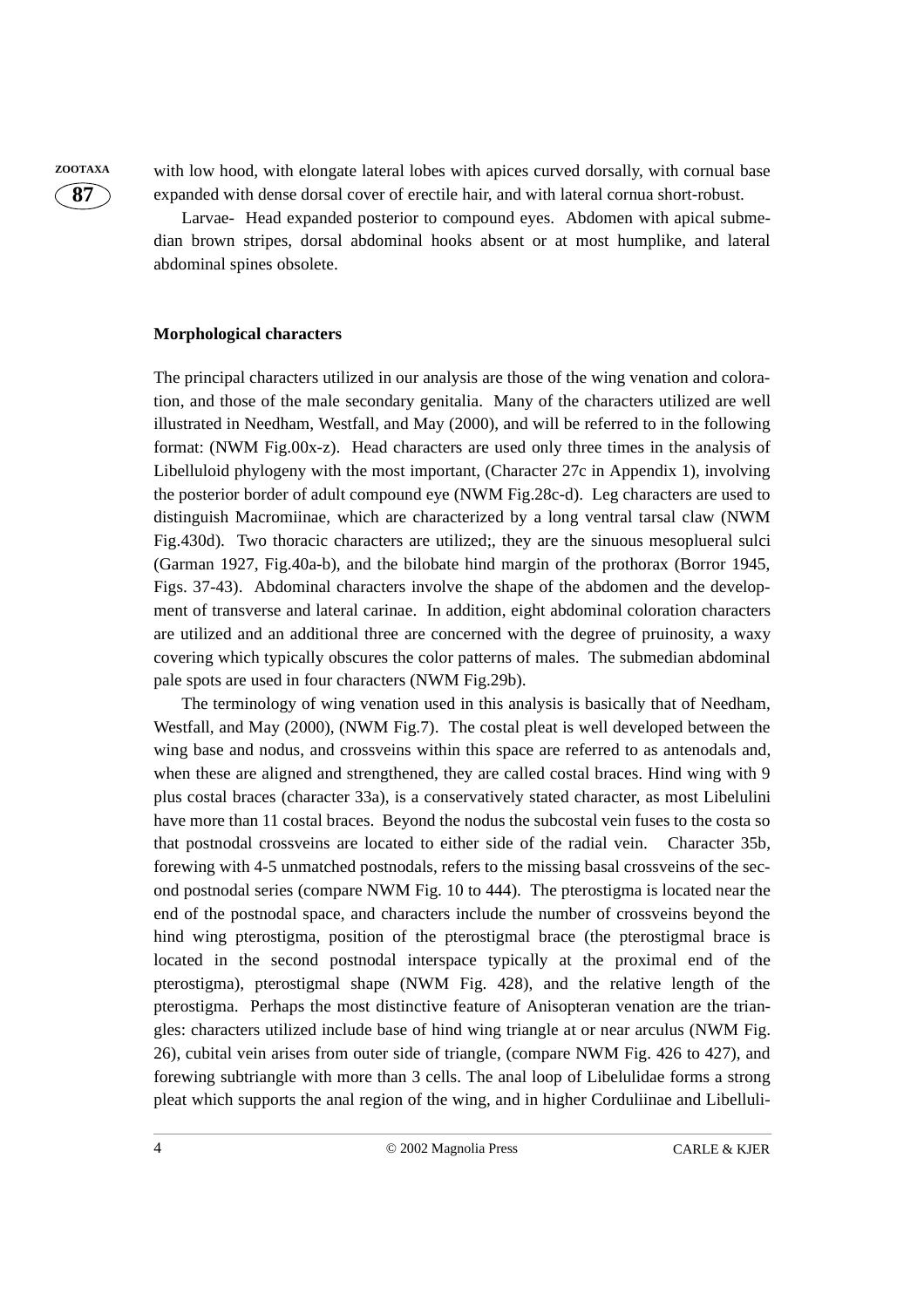nae the anal loop has a well developed midrib (NWM Fig. 426). Further characters **ZOOTAXA** involve development of the anal loop toe, development of the "heel angle" of anal loop bisector, and development of the spur (NWM Fig. 426). Other venational characters include the number of bridge crossveins (NWM Fig. 10), vein  $M<sub>2</sub>$  strongly undulate (compare NWM Fig. 425 to 485), and forewing cubital planate with 2-3 cell rows (labeled as Mpl on NWM Fig. 425). In addition, fifteen wing coloration characters are utilized; they involve the presence, color, and relative size of basal, nodal, and apical wing spots; and the color of the costa and pterostigma.

The male secondary genitalia are unique to the Odonata and include the most important systematic characters in the group; in Libellulidae the anterior hamuli and apical penile segment are reduced (compare NWM Fig. 12 to 435). The penile terminology used in this analysis is basically that of Kennedy (1922a), and because many of the characters utilized are well illustrated in Kennedy (1922b) his drawings will be referred to in the following format: (K Plate 0 Fig.00). Of the 31 genitalic characters utilized to determine libellulid phylogeny only five do not involve penile characters. Among these are the unique ventral process on abdominal segment 1 of male *Plathemis* and *Platetrum* (NWM Fig. 528). In addition, the degree of uplift of the anterior lamina distinguishes *Eotania* from *Neotetrum-Holotania* (NWM Fig. 489). The shape of the posterior hamuli is also quite distinctive among subgenera of *Libellula*: the stubby boxing-glove-like type is characteristic of the *Platetrum-Ladona* groups, in other *Libellula* it is more hook-like with a reduced shoulder (compare NWM Fig. 489 to 528). The penile characters utilized in this analysis primarily involve the shape of the apical segment, the shape of the lateral lobes, and the development of the cornua (Kennedy 1922a,b).

#### **Phylogenetic results**

Figure 1 shows the results of our phylogenetic analysis. Corduliinae is divided into a paraphyletic group by character sets 25 and 26. Sympetrini (Tillyard 1917, Tillyard and Fraser 1940, Fraser 1957, Davies 1981, Bridges 1994) is found to be polyphyletic and not the sister group of Libellulini. Trameini is rather closely related to Libellulini, and *Orthemis* is the sister group of *Libellula sensu lato (s.l.)* within our taxon sample. *Libellula (s.l.)* is divided into four basal monophyletic groups: *Platetrum-Plathemis*, *Eurothemis-Ladona*, *Libellula-Syntetrum-Eolibellula*, and *Belonia-Neotetrum-Holotania-Eotania* subgen. nov. *Belonia* is found to be monophyletic and the sister group of the remaining subgenera of group four, and *Eotania* subgen. nov. is found to be the sister group of *Neotetrum-Holotania*. Monophyly for most named taxa are well supported as indicated by both high bootstrap values (Fig. 1) and the high congruence of independent character sets shown in the sorted data matrix (Appendix 2).

**87**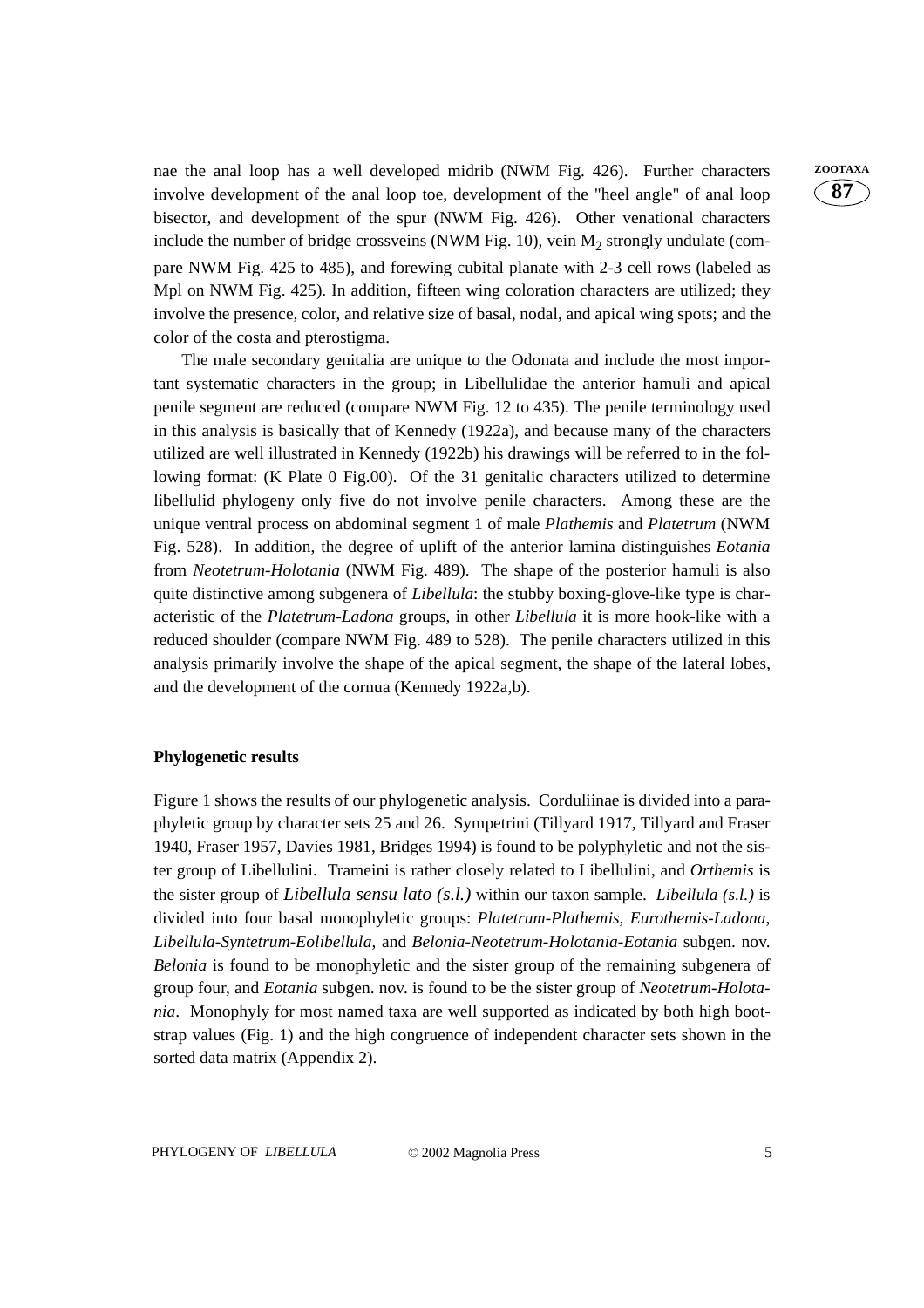

**FIGURE 1.** Phylogenetic topology for the major groups of Libelluloidea and species of *Libellula*. Strict consensus of 18 trees of 256.59 steps with bootstrap values (Felsenstein, 1985). Bootstrap analysis was performed with 1000 heuristic searches, including all trees compatible with a 50% majority- rule consensus.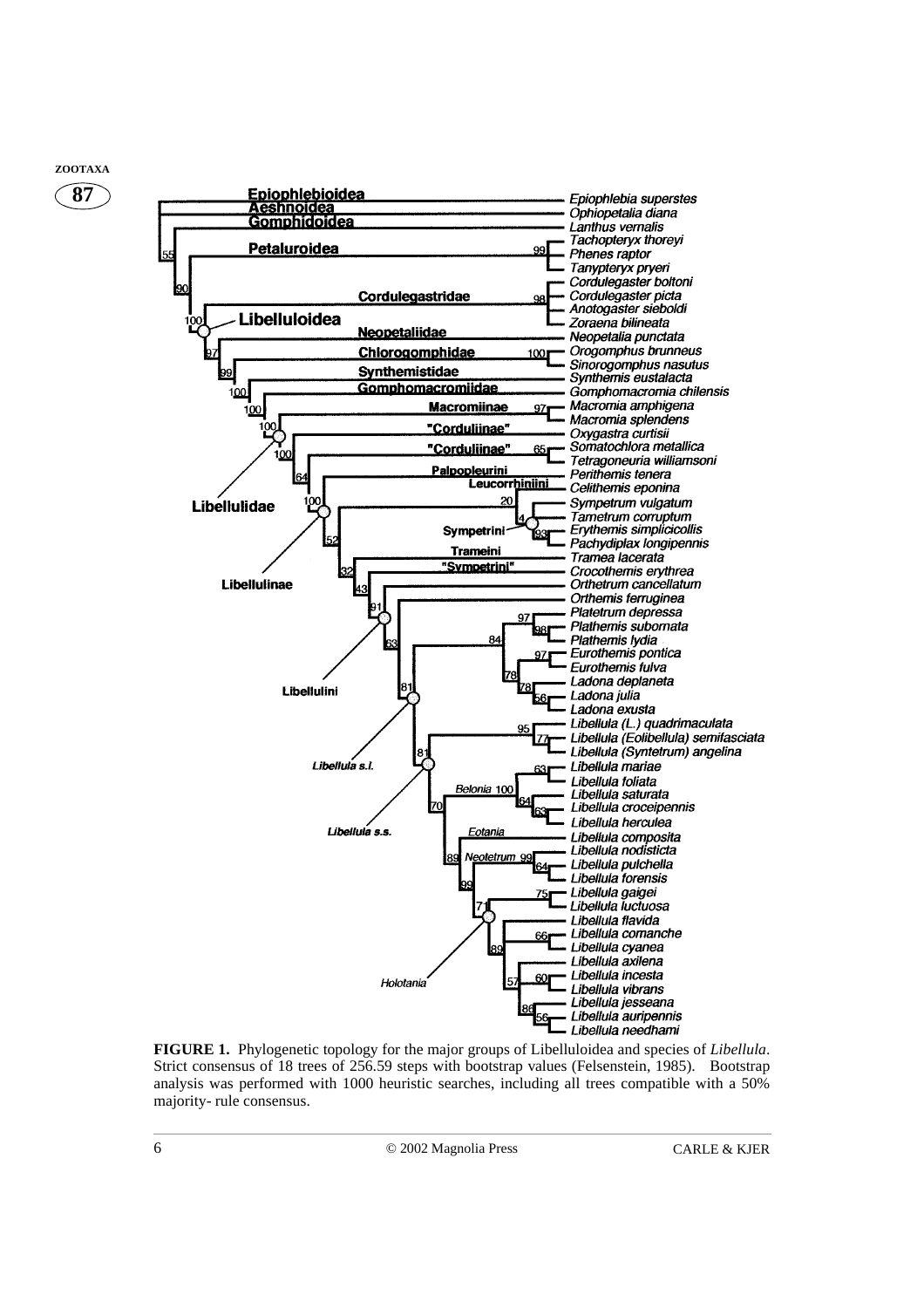#### **Discussion ZOOTAXA**

The phylogenetic topology of basal libelluloides closely mirrors the breakup of Pangaea (Carle 1995). Cordulegastridae are limited to Laurasia; Neopetaliidae to Chile; Chlorogomphidae to India, Southeast Asia, and Japan; Synthemistidae to Tasmania, Australia, New Guinea, and New Caledonia; and the gomphomacromiids and basal corduliines to Australia, Andean South America, South Africa, and Madagascar. In tropical Africa and Southeast Asia basal Corduliinae are not represented, and in contrast, the Libellulinae, the species of which comprise nearly 70% of all Libelluloidea, exhibits its greatest diversity (Davies 1981). Determining what corduliine group has given rise to Libellulinae will undoubtedly effect the placement of Libellulini within Libellulinae.

Unlike Corduliinae, Libellulinae are a monophyletic group well defined by uncorrelated apomorphic character states; these include: posterior margin of compound eye evenly curved, mesopleural sulci sinuous, and abdominal terga 2 and 3 with transverse carinae (Carle 1995). An additional apomorphy not included in our analysis is secondary genitalia with a unique filling and ejaculatory mechanism (Pfau 1991). Characteristics most often utilized to define Libellulinae are the well developed toe of the anal loop, and in males, the lack of tibial keels, lack of the hind wing angulation, and lack of auricles (denticulate lateral tubercles of abdominal segment 2). However, the anal loop is typically obsolete in Tetrathemini, and the toe of the anal loop is typically obsolete in Brachydiplacini. In addition, the loss characters of libelluline males are correlated and also typical of Hemicordulia (Corduliinae), Anatogaster (Cordulegastridae), and Anax (Aeshnidae). The well developed lateral abdominal carinae and elongate bisectored anal loop of higher Corduliinae combined with the loss of male auricles, hind wing angulation, and mesotibial keels in Hemicordulia, suggest that even the higher corduliines are paraphyletic as implied by the classifications of Bechly (1996) and Lohman (1996). In addition, the occurrence of Hemicordulia from Tasmania to Southeast Asia and Madagascar, support the evolution of Libellulinae from the higher vagile Corduliinae, and not from the peripherally isolated gomphomacromiid-like corduliines.

At least 13 tribes are currently recognized within Libellulinae and in this analysis we have included representative genera from Leucorrhiniini *(Celithemis),* Libellulini *(Orthetrum, Orthemis*, *Libellula)* , Sympetrini *(Sympetrum, Tarnetrum, Pachydiplax, Erythemis, Crocothemis),* Palpopleurini *(Perithemis),* and Trameini *(Tramea).* Needham and Broughton (1927) presented a genealogical tree of Libellulinae based on venation and placed the Sympetrini as the sister group of Libellulini according to similarities in the anal loop. A more basal clade of their tree included *Perithemis, Celithemis,* and *Crocothemis,* and yet a more basal clade included *Tramea*. Within the Libellulinae sampled here *Perithemis, Celithemis, Sympetrum, Tarnetrum, Pachydiplax*, and *Erythemis* are characterized by an erect bilobate posterior margin of the prothorax and most are also characterized by a well developed spur vein or heel area of the anal loop. In stark contrast to the results of Needham and Broughton (1927), this group forms the sister group to a clade composed of

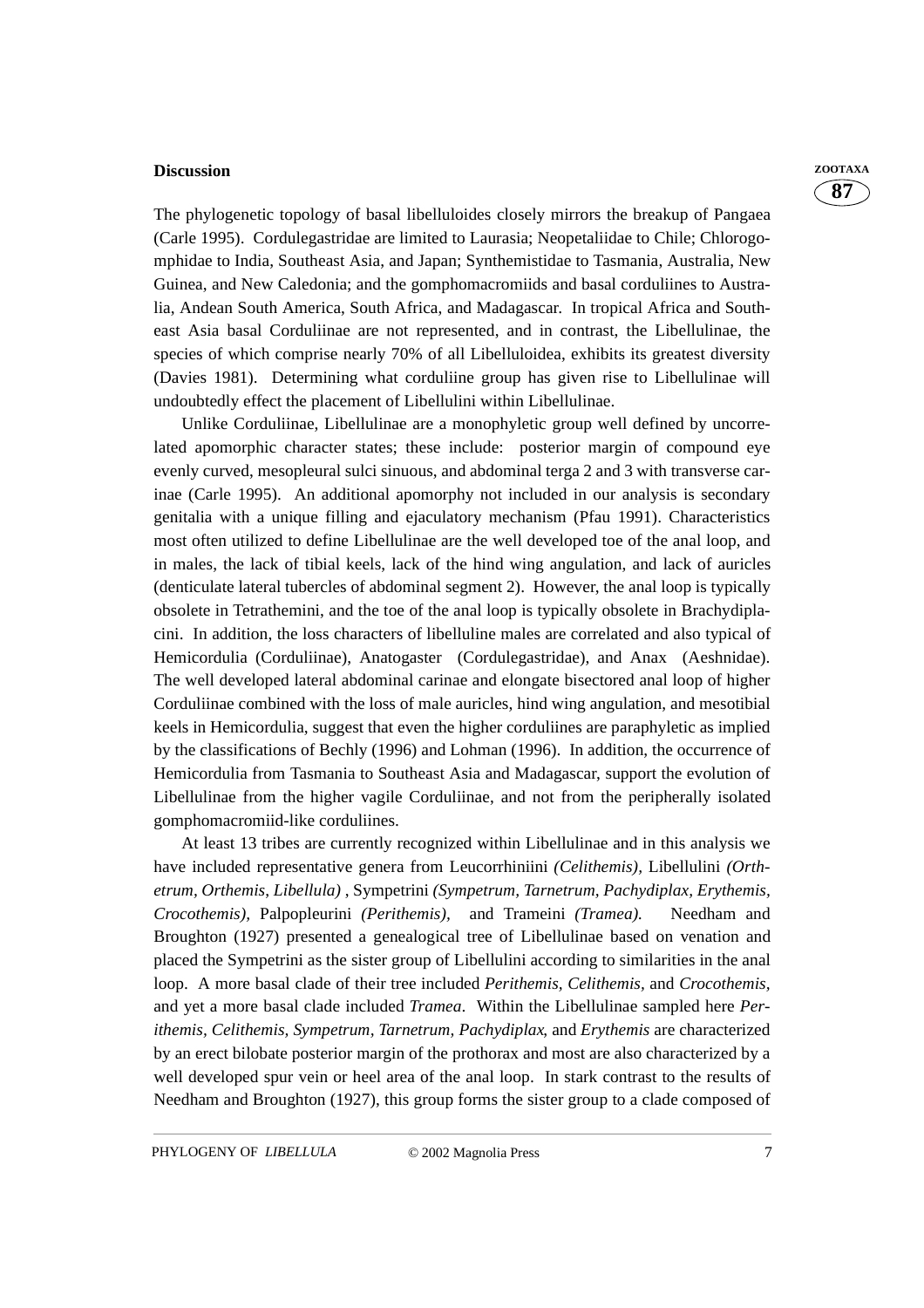**ZOOTAXA** *Tramea*, *Crocothemis*, and Libellulini (Fig. 1). Fraser (1957) placed *Celithemis* in Leucorrhiniini and considered it near Sympetrini; this is consistent with its position as shown in Fig. 1. Again in contrast to our results, Needham and Broughton (1927) removed *Celithemis* from Sympetrini, and placed it within a newly established Celithemini composed of Palpopleurini, Macrodiplacini, and other assorted genera including *Crocothemis.* Based on the 9 plus antenodals in the hind wing, *Crocothemis* in this taxon sample actually forms the sister group to Libellulini.

> Apomorphies of Libellulini include an undulate  $M<sub>2</sub>$  vein, male abdomen pruinose, abdomen short and wide, reduction in width of anal field, and an increase in venational density. The Neotropical *Cannaphila* Kirby also fits quite well within Libellulini, but lacks a strongly undulate  $M<sub>2</sub>$  vein. Based on 5 or more crossveins beyond the pterostigma, *Orthemis* rather than *Orthetrum* is the sister group to *Libellula s.l.* within this taxon sample. *Orthemis* also shares short robust penile segments with *Libellula*, has the posterior hamuli somewhat boxing-glovelike, and has paired lateral cornua which are similar to those of *L. (Eolibellula) semifasciata* Burmeister*, L. (Libellula) quadrimaculata*, and *L. (Syntetrum) angelina* Selys. Placement of *Orthemis* together with *Plathemis* as the sister group of remaining *Libellula s. l.* (Artiss *et al.* 2001), is not supported by our analysis. Synapomorphies of *Libellula* include fore wing with 4-5 unmatched postnodals, wings with 2-6 bridge crossveins, basal brown area of fore wing extended to first antenodal (reversed at least 3 times), and abdomen wide (abdominal segment 5 wider than long, reversed at least 4 times). Our analysis divides the genus *Libellula s.l.* into three basal groups of 3 to 5 species which are laurasian in distribution and one basal group of 20 species that is nearctic in distribution. The first two groups are *Eurothemis-Ladona,* and *Platetrum-Plathemis;* they comprise the sister group to *Libellula s.s.* and are characterized by boxing glove-like posterior hamuli, lateral cornua which are short and wide at least basally, short wide lateral penile lobes (convergent to *L. quadrimaculat*a), and short wide abdomens with a white pruinessence (grayish in *L. deplanata* Rambur*). Eurothemis* and *Ladona* share similar wing and abdominal patterns and the dorsal fusion of the cornua. *Eurothemis* exhibits a remarkable expansion of the fused cornua and an associated apical elongation of the lateral lobes, this led Kennedy (1922b) to place it as the sister taxon to *Neotetrum.* Although superficially similar, the cornual expansion in *Neotetrum* has its apex directed dorsally as opposed to anteroventrally in *Eurothemis*, suggesting that these expansions are not homologous. Although Artiss *et al.* (2001) did not confirm a close relationship between *Platetrum* and *Plathemis,* this, our second basal group is characterized by several synapomorphies including: male with ventral processes on abdominal sternum one, lateral penile lobes widened apically, third penile segment with a transverse trough, and abdominal segment 9 with lateral carinae. Both the *Ladona-Eurothemis* and *Plathemis-Platetrum* subgeneric pairs are separated by the North Atlantic Ocean; because none of these species are unusually vagile it is likely that they represent the isolated remnants of a transatlantic Miocene faunal split.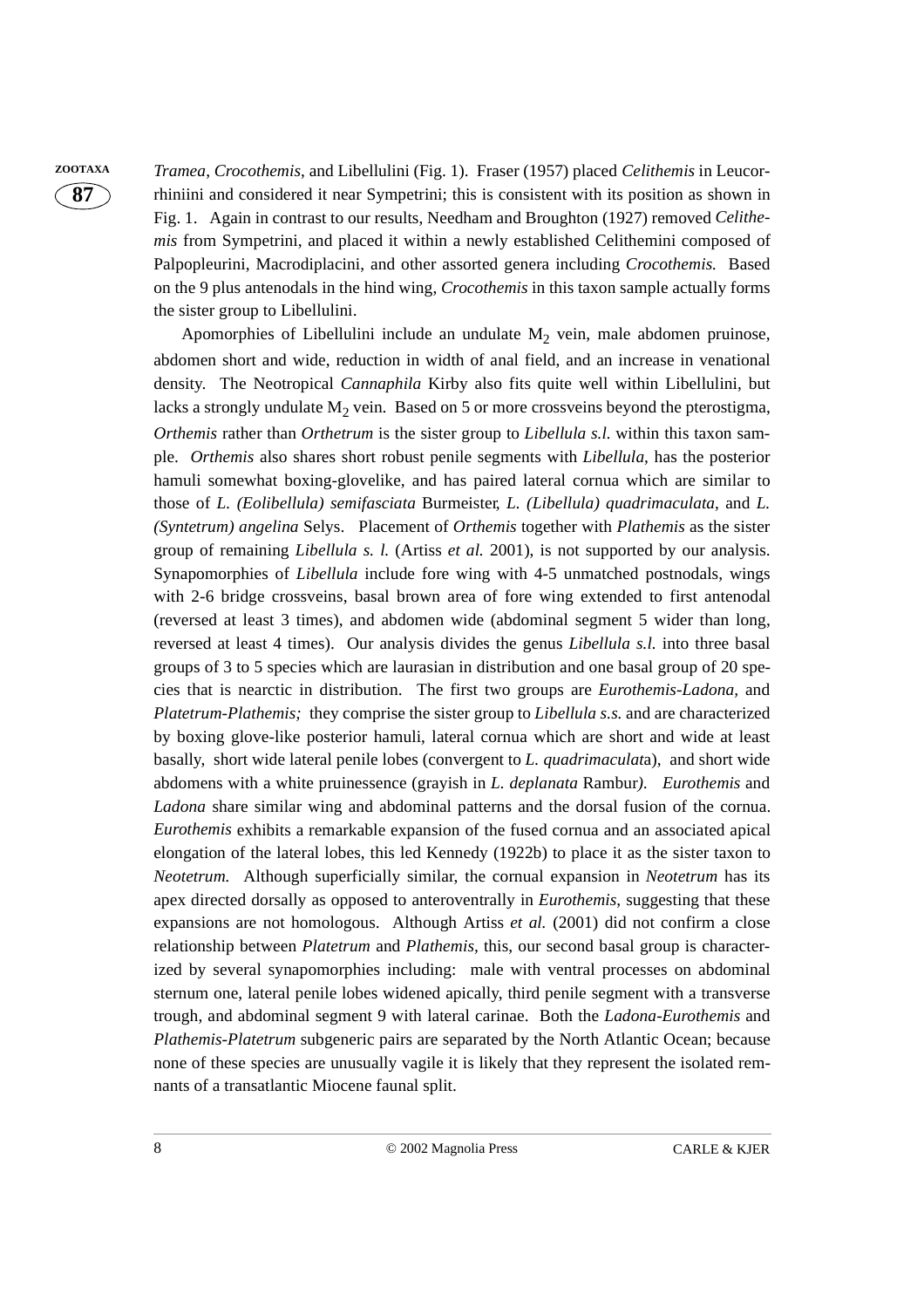The third and fourth basal subgeneric groups of basal *Libellula* are*: Eolibellula-Libel-* **ZOOTAXA** *lula-Syntetrum*, and *Belonia-Eotania-Holotania-Neotetrum.* This group of seven subgenera share the presence of a medial penile cornua, have 2-3 cell rows subtended by the fore wing cubital planate (convergent to *Plathemi*s), and typically have nodal wing spots (lost three times). Kennedy (1922b) considered the penis of our third group to be the most plesiotypic within *Libellula* and treated the group as paraphyletic. Accordingly Kennedy established two new subgenera so that all three subgenera in our basal group three are monotypic. Synapomorphies of group three include posterior hamuli hook-like, basal abdominal segments translucent, abdomen swollen basally and acuminate apically, and costa white (convergent to *Eotania).* However, the lateral penile cornua in group three are shorter than in either *Orthemis* or *Belonia* indicating that intermediate length cornua may also be a genuine synapomorphy for the group. Group three has a circumpolar distribution with *Eolibellula* found throughout eastern North America, with *Synetrum* restricted to Japan, and with *Libellula quadrimaculata* circumpolar. Similar wing patterns indicate that *Eolibellula* and *Syntetrum* might form a subgeneric pair with a distribution similar to the gomphid genus *Lanthus,* however it seems more likely that *Syntetrum* represents a peripheral isolate of *Libellula quadrimaculata* which later also dispersed into North America where it is now sympatric with *Eolibellula*.

The forth and largest basal group of *Libellula,* includes the subgenera *Belonia, Eotania, Holotania* and *Neotetrum,* is characterized by having the median cornua longer than the lateral cornua. All four subgenera are restricted to North America and the most basal species in each is found in either the south western United States or Central America, suggesting that this area was an important refugium for *Libellula* during glacial maxima. In contrast to the findings of Artiss *et al.* (2001) we do not find *Belonia* to be paraphyletic. Synapomorphies for *Belonia* include the reddish abdominal and wing color, and the unique penile cornua which are elongate, asymmetrical, and lined with short papillae. Based on shorter cornua and darker coloration, *L. foliata* (Kirby) and *L. mariae* Garrison, are the most basal *Belonia*. The penis of *Eotania, Holotania,* and *Neotetrum* is unique in that the lateral lobes are elongate and curved dorsally, and the cornual base is greatly expanded with a dense dorsal covering of erectile hair. Additional synapomorphies for this group include the erect posterior hamuli with a reduced shoulder, and the submedian line of pale abdominal spots. Kennedy (1922) considered *Eotania* to be the sister taxon to *Holotania*, probably based on the relatively short lateral penile lobes of *Neotetrum*. However several apomorphies are shared between *Holotania* and *Neotetrum,* these include: submedian pale areas confluent and contiguous with the lateral carina of terga 6-10, anterior lamina angled at about 45 degrees, third penile segment hood-like, lateral penile cornua obsolete, and forewing subtriangle typically with more than 3 cells. Therefore, *Eotainia* is here considered to be the sister taxon to *Holotania* - *Neotetrum. Neotetrum* and *Holotania* are distinguished primarily on the basis of penile characters, *Neotetrum* has the lateral penile lobes reduced to small up-curved rods and has a sharp medial ridge on the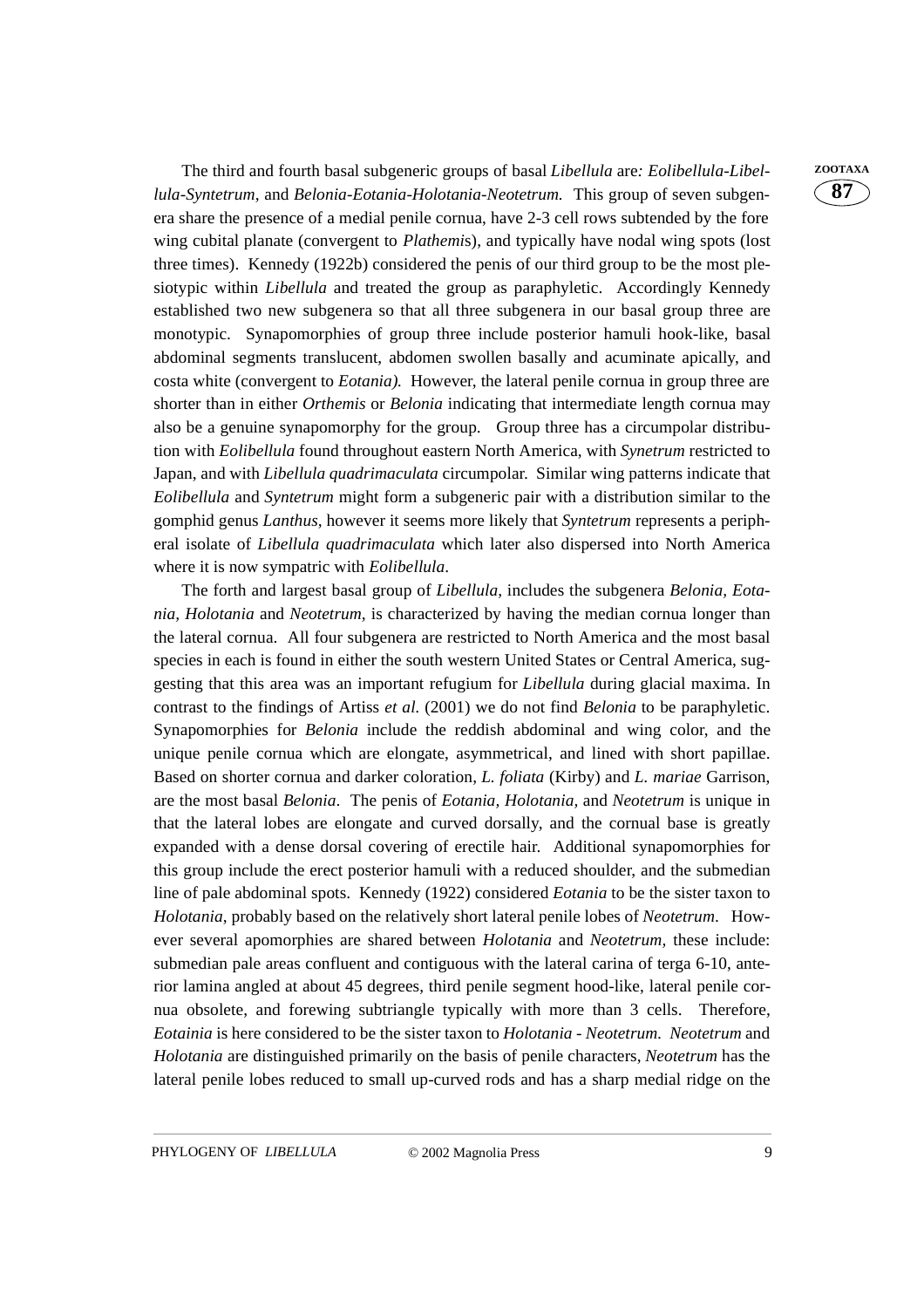**ZOOTAXA** posterior face of the penile hood, *Holotania* is characterized by having the lateral penile lobes curved ventrally at apex, by having the penile hood produced posteroventrally, and by having the medial cornua elongate-recumbent. The less extensive wing markings and less reduced medial cornua indicate that *L. nodisticta* Hagen represents the most basal *Neotetrum*. *Libellula luctuosa* Burmeister and *L. gaigei* Gloyd comprise the sister group to remaining *Holotania,* synapomorphies for this pair include base of the wings opaque black or brownish red out to the nodus, and medial penile lobe of segment 3 hoodlike. Remaining *Holotania* are characterized by having an enlarged pterostigma which is about one half as long as the postnodal space. *Libellula flavida* Rambur*, L. cyanea* Fabricius*,* and *L. comanche* Calvert exhibit bicolored pterostigma, and in the latter two species the pterostigma are about half black and half white. Remaining *Holotania* are characterized by having the submedian abdominal pale areas confluent and contiguous with the lateral carina on segments 3-10. Speciation has apparently been quite rapid in the remaining *Holotania* so that many taxonomic characters involve reproductive isolation, and are quite homoplastic. *Libellula axillena* Westwood may be basal in this group due to its darker coloration, more robust build, and more extensive wing markings. Of the remaining species, *Libellula incesta* Hagen and *L. vibrans* Fabricius share a fingerlike extension of the penile hood, and *L. jesseana* Williamson*, L. auripennis* Burmeister, and *L. needhami* Westfall have red costa and the submedian abdominal pale areas confluent and contigious with the lateral carinae of segments 1-10. *Libellula jesseana* and *L. auripennis* share bright red pterostigmata in the mature male.

#### **Acknowledgments**

We are grateful to Dr. Oliver S. Flint, Jr. (Smithsonian Institution, Washington, D.C.), and to Bill Mauffray of the Florida State collection of Arthropods for the loan of specimens. This work was supported by NSF grants DEB 9632879 (KMK, R. Holzenthal, S. Weller), DEB 0137624 and DEB 9974081 (C. Duckett, KMK), and the New Jersey Agricultural Experiment Station.

#### **References**

- Artiss, T., Schultz, T., D. Polhemus, & Simon, C. (2001) Molecular Phylogenetic analysis of the dragonfly genera Libellula, Ladona and Plathemis (Odonata; Libellulidae) based on mitochondrial COI and 16S rRNA sequence data. *Molecular Phylogenetics and Evolution*, 18, 348-361. Bartenef. (1915) Libellulidae. *Insectes Neuropters in Fauna de la Russe*, 1-352.
- Bechly, G. (1996) Morphologische Untersuchungen am Flügelgeäder der rezenten Libellen und deren Stammgruppenvertreter (Insecta; Pterygota; Odonata) unter besonderer Berücksichtigung der Phylogenetischen Systematik und des Grundplanes der Odonata. *Petalura,* 2, 1-402.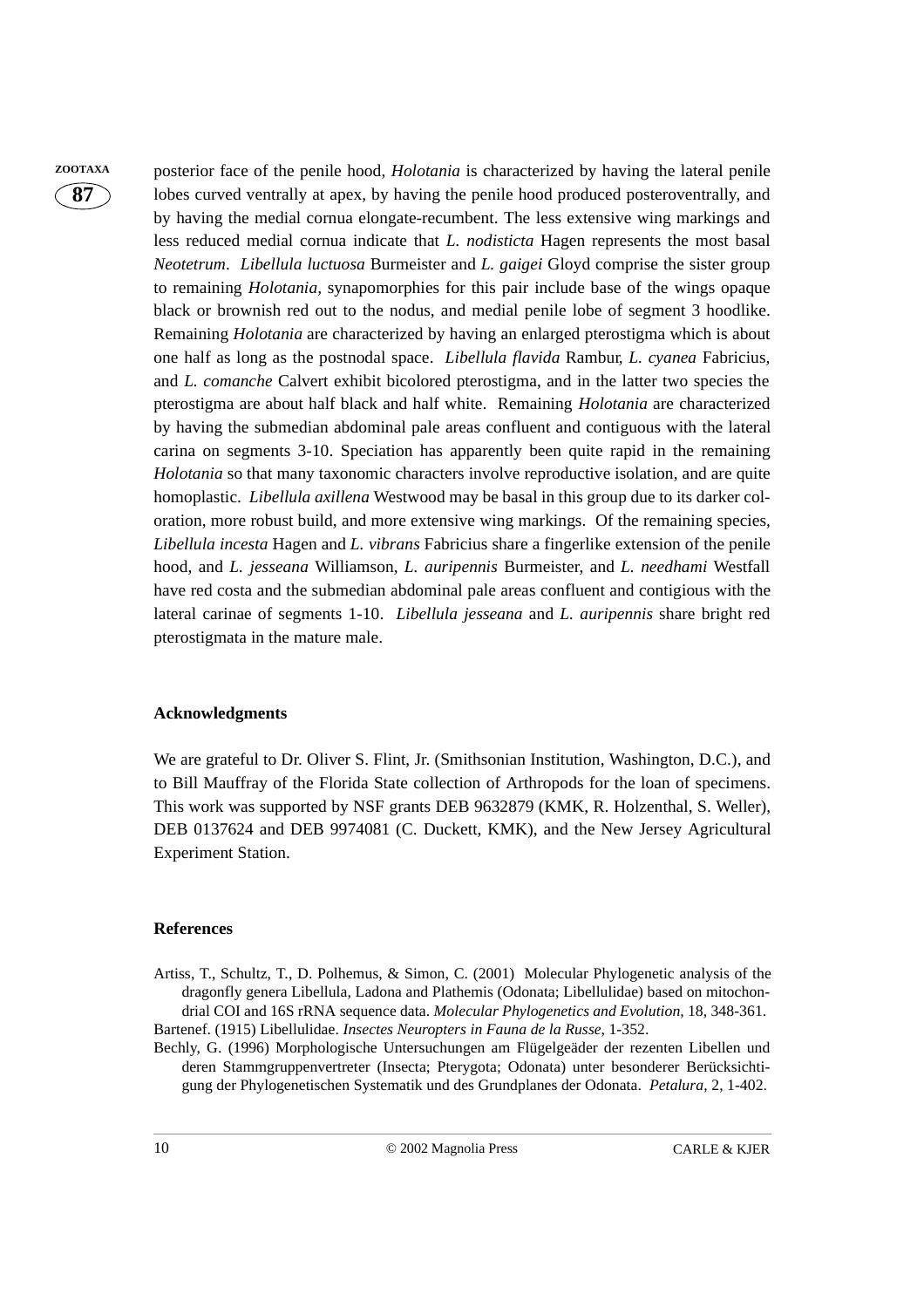- Borror, D.J. (1945) A Key to the New World Genera of Libellulidae (Odonata). *Annals of Entomo-* **ZOOTAXA** *logical Society of America*, 38, 168-194, 5 pl.
- Bridges, C.C. (1994) *Catalogue of the family-group, genus-group and species-group names of the Odonata of the world.* C.A. Bridges, Urbana, Ill.
- Calvert, P..P. (1901-1908) *Biologica Central-Americana*, 50,145-212. London:R.H. Porter and Dulau & Co.
- Carle, F.L. (1982) *A contribution to the knowledge of the Odonata.* Ph.D. thesis, Virginia Polytech. Inst. & St. Univ., Blacksburg, VA, USA.
- Carle, F.L. (1995) Evolution, taxonomy and biogeography of ancient gondwanian Libelluloids, with comments on anisopteroid evolution and phylogenetics. *Odonatologica*, 24, 383-424.

Carle, F.L. (1996) Revision of Austropetaliidae. *Odonatologica*, 25, 231-259.

- Carle, F.L. & Louton, J.A. (1994) The larvae of *Neopetalia punctata* and establishment of Austropetaliidae Fam. Nov. (Odonata). *Proceedings of Entomological Society of Washington,* 96(1), 147-155.
- Davies, D.A.L. (1981) A synopsis of the extant genera of the Odonata*. Society International Odonatologica Rapid Communications*, 3, 1-59.
- Felsenstein, J. (1985) Confidence limits on phylogenies: An approach using the bootstrap. *Evolution,* 39, 783-791.
- Fraser, F.C. (1957) *A Reclassification of the Order Odonata.* Sydney, Royal Zoological Society of New South Wales. 133 pp.
- Garman, P. (1927) Guide to the insects of Connecticut. Part V. The Odonata or Dragonflies of Connecticut*. Bulletin. Connecticut State Geological Natural History Survey,* 39, 331pp, 22pl, 67 f.
- Hagen, H. (1861) Synopsis of the Neuroptera of North America.*. Smithsonian Institution Miscellaneous Collection,* 4, 1-344.
- Kambhampati, S. & Charlton, R.E. (1999) Phylogenetic relationship among *Libellula*, *Ladona* and *Plathemis* (Odonata: Libellulidae) based on DNA sequence of mitochondrial 16S rRNA gene*. Systematic Entomol*ogy, 24, 37-49.
- Kennedy, C.H. (1922a) The morphology of the penis in the genus *Libellula* (Odonata). *Entomological News*, 33, 33-40 + Plates II, III.
- Kennedy, C.H. (1922b) The phylogeny and the geographical distribution of the genus *Libellula* (Odonata). *Entomological News* 33, 65-71, 105-111 + Plate IV
- Kirby, W.F. (1889) A revision of the subfamily Libellulinae, with descriptions of new genera and species*. Transactions of Zoological Society of London,* 12, 249-348.
- Lohman, H. (1996) Das Phylogenetische System der Anisoptera (Odonata). (in three parts): *Entomologische Z*eitschrift, 106, 209-252; 253-266; 360-367.
- Needham, J.G. (1897) *Libellula deplanata* of Rambur. *Canadian Entomol*ogist, 29, 144-146.
- Needham, J.G. & E. Broughton. (1927) The venation of the Libellulinae (Odonata). *Transactions American Entomological Soc*iety, 53, 157-190.
- Needham, J.G. & Westfall, M.J. (1955) *A manual of the dragonflies of North America (Anisoptera).* Berkeley, University of California Press.
- Needham, J.G. Westfall, M.J. & May, M.L. (2000) *A manual of the dragonflies of North America (Anisoptera)*. Revised edition. Berkeley, University of California Press.
- Pfau, H.K. (1991) Contributions of functional morphology to the phylogenetic systematics of Odonata. *Advances in Odonatology,* 5, 109-141.
- Ris, F. (1910) Libellulinen monographisch bearbeitet. *Vol. 1. Collections zoologiques du Baron Edm. de Selys Longchamps, Catalogue systematique et descriptif. Collection. Selys Longchamps,* 10, 121-384. Bruxelles:Hayez, Impr. des Academies.
- Swofford, D.L. (1999) *PAUP: Phylogenetic Analysis Using Parsimony and other methods, Version 4*. Sinauer, Sunderland, Mass.
- Tillyard, R.J. (1917) *The Biology of Dragonflies*. Cambridge University Press.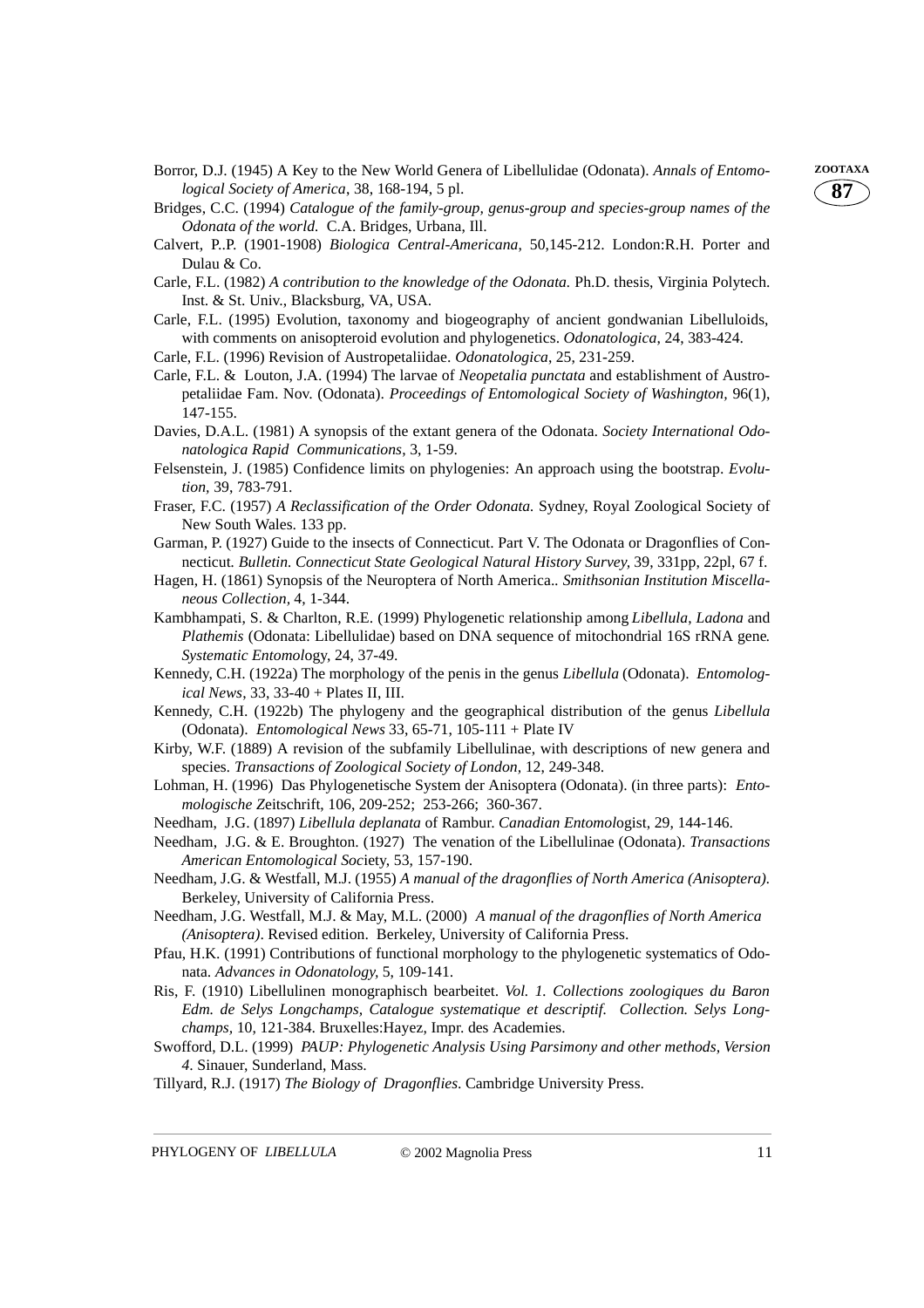

**ZOOTAXA** Tillyard, R.J. & Fraser, F.C. (1940) A reclassification of the Order Odonata based on some new interpretations of the venation of the Dragonfly wing. *Australian Zool*ogist, 9(4), 359-396. Walker, E. M., & Corbet, J. S. (1975) *The Odonata of Canada and Alaska. Vol. 3*. Toronto, University of Toronto Press.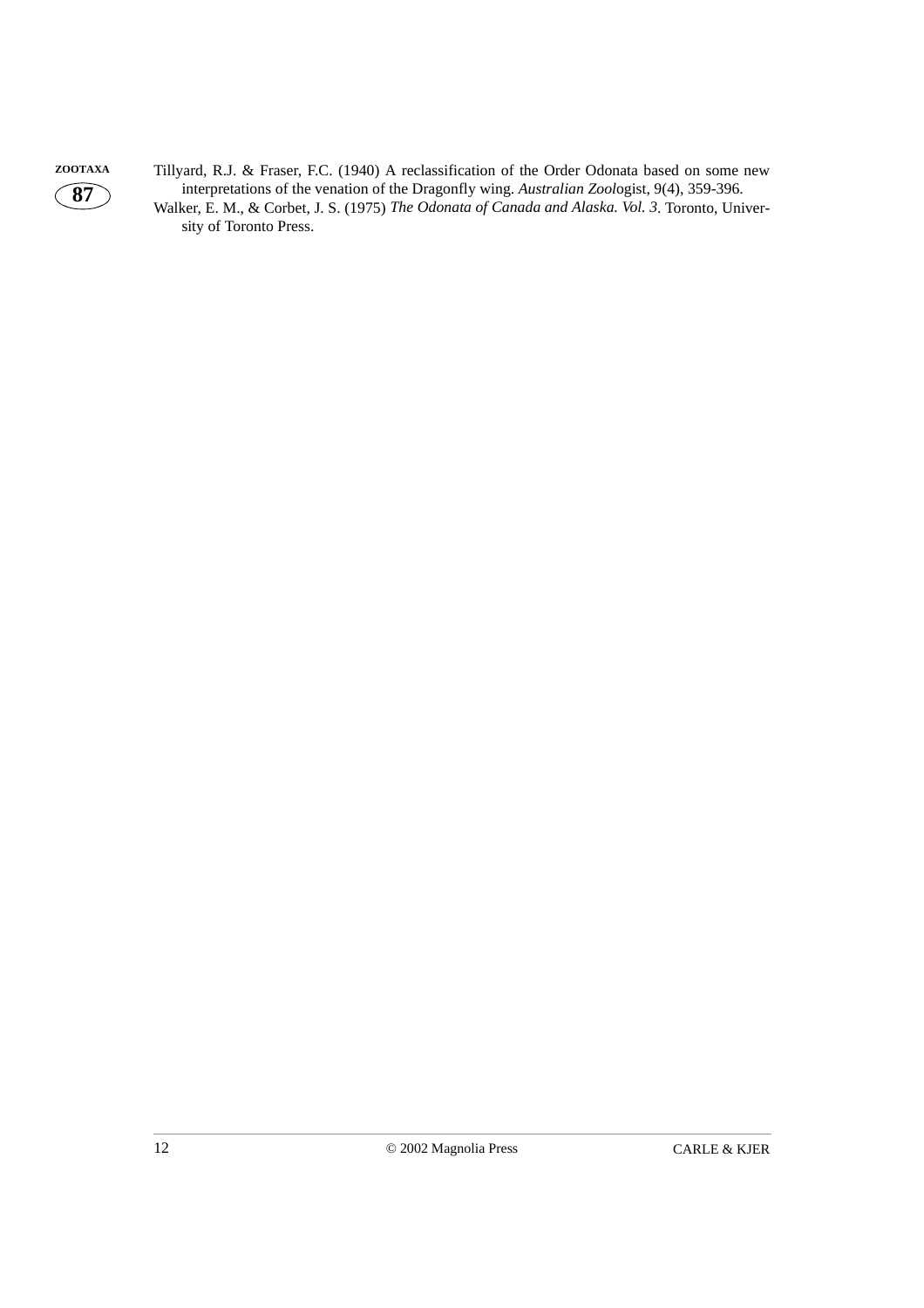#### **Appendix 1** *ZOOTAXA*

Apomorphic character states for Libellulidae, character state descriptions for nodes 1-22 are described in Carle (1995). Many of the characters utilized are well illustrated in Needham, Westfall, and May (2000), and will be referred to in the following format (NWM Fig.00x-z). The penile terminology used in this analysis is basically that of Kennedy (1922a), and because many of the characters utilized are well illustrated in Kennedy (1922b) his drawings will be referred to in the following format (K Plate 0 Fig.00).

#### HEAD, LEGS, THORAX and ABDOMEN

- 23a Ventral tarsal claw longer than dorsal claw (NWM Fig.430d)
- 23b Larval frons with horn (NWM Fig.322)
- 27c Posterior border of adult eye not sinuous (NWM Fig.28c-d)
- 27d Mesopleural sulci sinuous (Garman 1927, Fig.40a-b)
- 27e Abdominal terga  $2 \& 3$  with supplementary transverse carina (NWM Fig. 29b)
- 27f Hind margin of prothorax bilobate (Borror 1945, Figs. 37-43)
- 29a Abdominal tergum 4 with supplementary transverse carina
- 35a Abdominal segment 5 wider than long
- 41a Abdominal terga 9 with lateral carina
- 45c Abdomen swollen basally and acuminate apically
- 51a Eyes pearly white

#### WINGS - VENATION and PTEROSTIGMATA

- 24b Base of hind wing triangle at or near arculus (NWM Fig. 26)
- 24c With 5 or more cross veins beyond hind wing pterostigma
- 24d With 2-6 bridge cross veins (NWM Fig.7)
- 24e Pterostigmal brace displaced distally and aslant
- 31a Cubital vein arises from outer side of triangle (NWM Figs. 426 and 427),
- 32b Pterostigma trapezoidal (NWM Fig. 428)
- 33a Hind wing with 9+ costal braces
- 34a  $M_2$  strongly undulate (NWM Figs. 425 and 485)
- 35b Forewing with 4-5 unmatched postnodals (NWM Figs. 10 and 444).
- 44b Forewing cubital planate with 2-3 cell rows (labeled as Mpl on NWM Fig. 425)
- 52b Forewing subtriangle with more than 3 cells (some intraspecific variation) (NWM Fig. 485)
- 58a Pterostigma about 1/2 the length of the postnodal space

#### WINGS - ANAL LOOP

- 24a Anal loop with midrib (NWM Fig. 426)
- 25a Anal loop with hoof-like toe (NWM Fig. 326)
- 26a Anal loop with toe
- 27a Anal loop with well developed toe (NWM Fig. 426)
- 27b Toe of anal loop with midrib (coapomorphy of 27a)
- 28a Loss of the "heel angle", resulting in nearly straight midrib (NWM Fig. 521)
- 30a Anal loop with well developed spur (NWM Fig. 426)
- 32a Bisector arises near 1/4 of anal loop base or less

**87**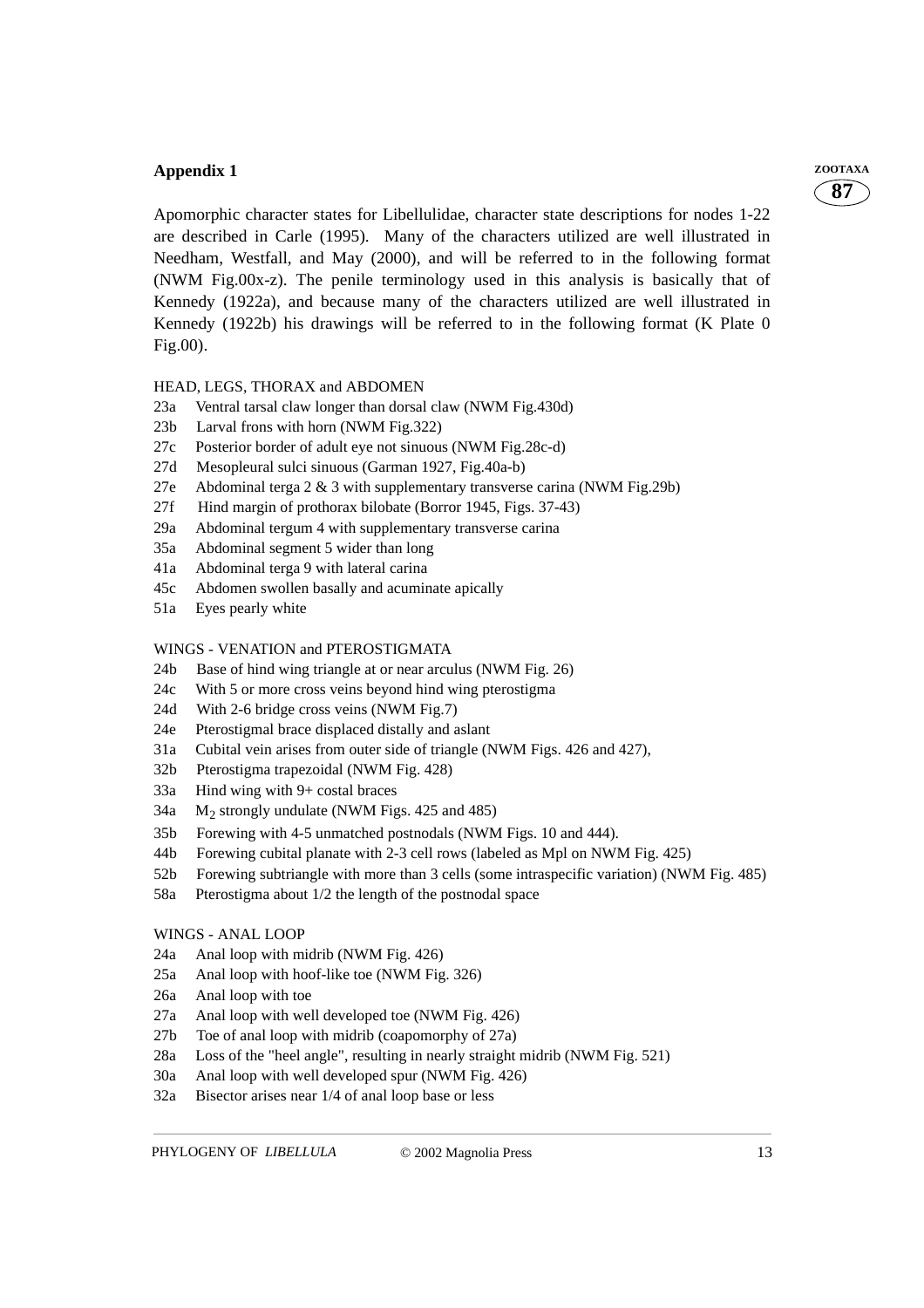#### **ZOOTAXA** GENITALIA - HAMULI and ANTERIOR LAMINA



- 36a Posterior hamuli boxing-glovelike (NWM Figs. 489 and 528)
- 41b Male with ventral process on abdominal segment 1 (NWM Fig. 528)
- 45d Posterior hamuli hooklike (NWM Figs. 489 and 528)
- 50c Posterior hamuli erect with small shoulder
- 52c Anterior lamina angled at about 45 degrees (NWM Fig. 489)

#### GENITALIA - PENIS

- 36c Lateral cornua short and flattened (K Plate II Fig. 11)
- 37a Lateral penile lobes short and wide (K Plate II Figs. 8,11,12)
- 38c Cornua fused into U-shaped ridge (K Plate IV Fig. 7)
- 39a Apex of penis inflated (K Plate II Fig. 9)
- 40a Lateral penile lobes directed ventrally (K Plate IV Figs. 7,8,9,26)
- 41c Lateral penile lobes doubled in width apically (K Plate II Figs. 11,12)
- 41d Apical penile segment with transverse ventral trough (K Plate IV Figs. 10,25)
- 42a Lateral penile lobes bifurcate (K Plate II Fig. 12)
- 43a Lateral penile lobes spoonlike (K Plate II Fig. 11)
- 44a Penis with medial cornua (K Plate II Figs. 3,5,8)
- 47a Lateral penile lobes broad flattened and elongate (K Plate II Figs. 5,7)
- 48a Medial cornua longer than lateral cornua (K Plate II Fig. 3)
- 49a Penis with 3 long cornua (K Plate II Fig. 8)
- 49c Lateral cornua asymmetrical (K Plate II Fig. 3)
- 49d Cornua with line of short papillae (K Plate II Fig. 3)
- 50a Apical penile lobes with internal hair plumes (K Plate III Fig. 26)
- 50b Base of cornua expanded (K Plate II Fig. 4,6,10)
- 50d Lateral penile lobes more than 10 times as long as wide at base (K Plate II Figs. 4,6,10)
- 52a Apical penile segment hoodlike (K Plate II Figs. 6,10)
- 52e Penis with lateral cornua obsolete (K Plate II Fig. 6,10)
- 54a Penile hood with sharp medial ridge (K Plate II Fig. 6)
- 54b Lateral penile lobes reduced to small up curved rod (K Plate II Fig. 6)
- 56a Lateral penile lobes curved ventrally at apex (K Plate II Fig. 10)
- 56b Penile hood produced posteriorly (K Plate II Fig. 10)
- 56c Medial cornua elongate recumbent (K Plate IV Fig. 18,21,24)
- 61a Penile hood fingerlike (K Plate IV Figs. 23,24).
- 65a With lateral cornua longer than third penile segment
- 66a Lateral penile lobes strongly curved posterodorsally

#### COLOR - WINGS

- 35c Basal brown area of forewing extended to the first antenodal
- 38d Forewing with dark streaks along midbasal space only, hind wing with basal black triangular area posterior to anal vein
- 43b Male with nodal and apical wing spots confluent
- 44c Nodal wing spot present
- 45a Costa white
- 46a Forewing with basal marking limited to streaks bordering supratriangle
- 46b Apical wing band much wider than nodal band
- 49b Basal 1/3 to 2/3 of wings saffron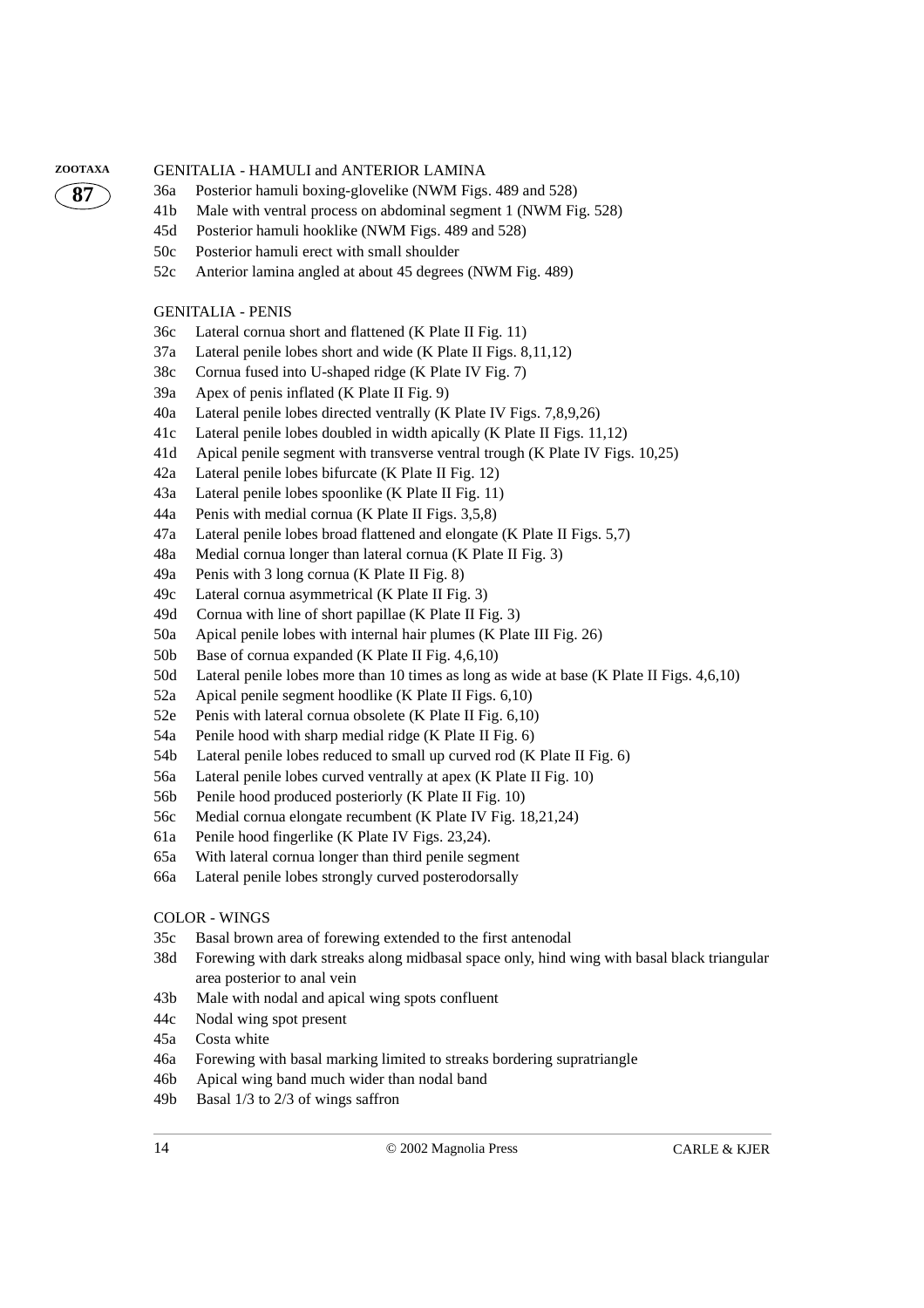- 53a Male with white band beyond basal brown spot **ZOOTAXA**
- 55a Nodal wing band extended across 3/4 of wing
- 57a Basal 1/2 of wing shaded with black
- 59a Pterostigma bicolored white and black
- 62b Costa red
- 63a Pterostigma of mature male yellow to orange
- 64a Pterostigma of mature male red

#### COLOR - ABDOMEN

- 34b Male abdomen pruinose
- 36b Male abdomen with white pruinosity
- 38a Male abdomen pruinose with black apex
- 38b Female abdomen with triangular abdominal spots
- 45b Abdomen translucent
- 49e Male abdomen completely red
- 50e Abdomen with submedian pale areas (NWM Fig.29b)
- 52d submedian pale areas confluent and contiguous with the lateral margins of segments 6-10
- 58b Submedian pale areas confluent and contiguous with the lateral margins of segments 4-10
- 60a Submedian pale areas confluent and contiguous with the lateral margins of segments 3-10
- 62a Submedian pale areas confluent and contiguous with the lateral margins of segments 1-10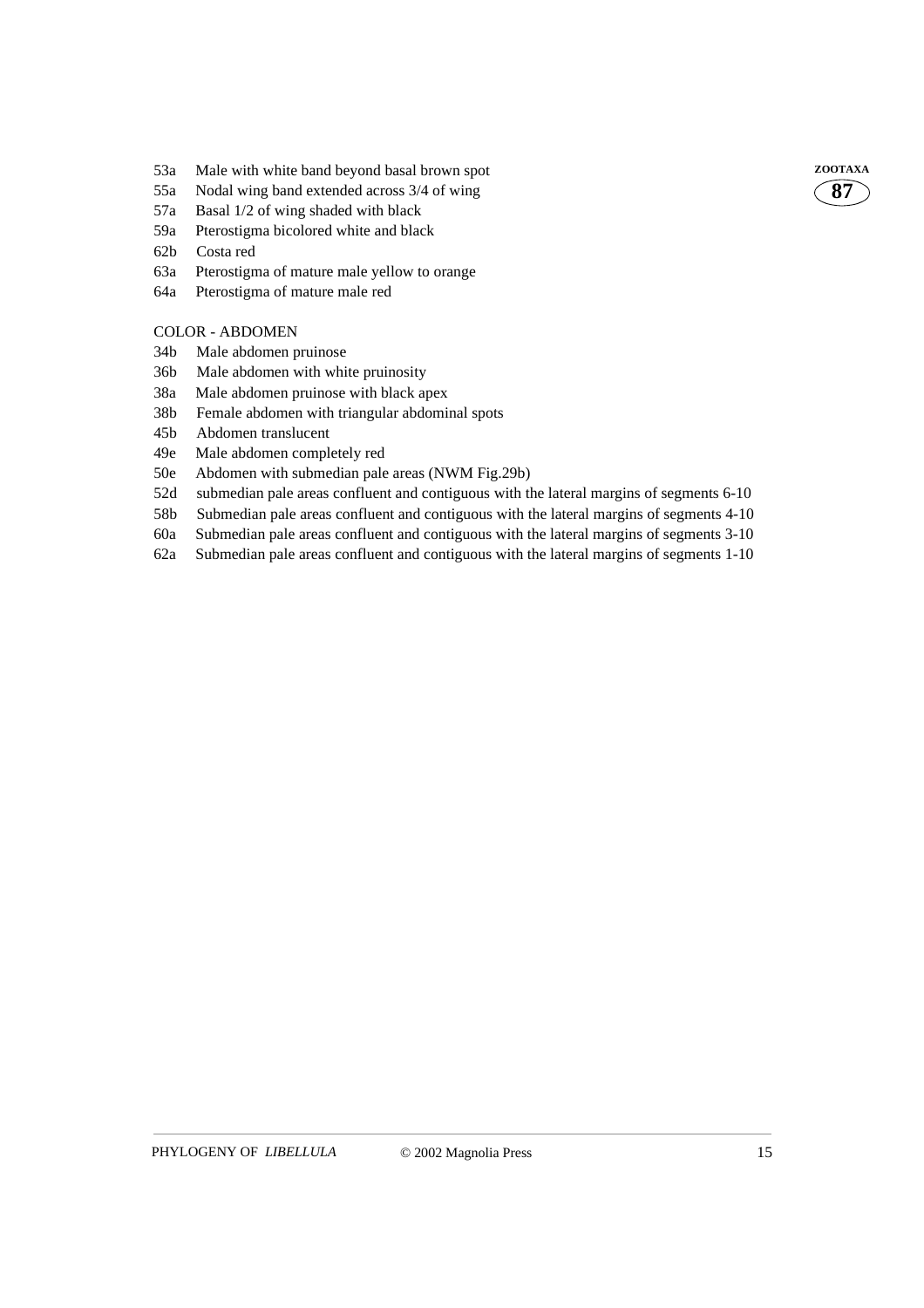### **ZOOTAXA Appendix 2**

**87**

#### Apomorphic character states are indicated with 1's; or 1's, 2's, and 3's for multistate characters. Lossesare indicated with x's or x's, y's, and z's for putative non homologous loss events. Highly correlated characters are listed as c's and placed to the right of the character to wich they are correlated.

|                                       | ı | 777 111111111111 | 888881<br>1111222222222 333333344444444440 99999NNN 000000111111 555556555NNNNN3666 777777722222222                   | 11111111 |
|---------------------------------------|---|------------------|-----------------------------------------------------------------------------------------------------------------------|----------|
|                                       |   |                  | abcdabcdefghi abcdefgabcdefghijg abcdeabc abcdefabcdef abcdecfghabcdedabd abcdefgabcdefgh                             |          |
| Zygoptera                             |   |                  |                                                                                                                       |          |
| Epiophlebia                           |   |                  |                                                                                                                       |          |
| Austropetaliidae                      |   |                  |                                                                                                                       |          |
| Anax                                  |   |                  |                                                                                                                       |          |
| Other aeshnids<br>Hagenius            |   |                  |                                                                                                                       |          |
| Ophiogompus                           |   |                  |                                                                                                                       |          |
| Other gomphids                        |   |                  |                                                                                                                       |          |
| Tachopteryx/Petalura                  |   |                  |                                                                                                                       |          |
| Tanypteryx                            |   |                  |                                                                                                                       |          |
| Phenes                                |   |                  |                                                                                                                       |          |
|                                       |   |                  |                                                                                                                       |          |
| Anotogaster                           |   |                  |                                                                                                                       |          |
| Cordulegaster                         |   |                  |                                                                                                                       |          |
| Neopetalia                            |   |                  |                                                                                                                       |          |
| Chloropetalia                         |   |                  |                                                                                                                       |          |
| Sinorogomphus                         |   |                  |                                                                                                                       |          |
| Synthemis                             |   |                  |                                                                                                                       |          |
| Gomphomacromia                        |   |                  |                                                                                                                       |          |
| Macromiinae                           |   |                  |                                                                                                                       |          |
| Macromiinae                           |   |                  |                                                                                                                       |          |
| Oxygastra                             |   |                  |                                                                                                                       |          |
| Tetragoneuria                         |   |                  |                                                                                                                       |          |
| Somatochlora                          |   |                  |                                                                                                                       |          |
| Perithemis                            |   |                  |                                                                                                                       |          |
| Celithemis                            |   |                  |                                                                                                                       |          |
| Sympetrum                             |   |                  |                                                                                                                       |          |
| Tarnetrum                             |   |                  |                                                                                                                       |          |
| Pachydiplax<br>Erithemis              |   |                  |                                                                                                                       |          |
| Tramea                                |   |                  | $\ldots.1111111c1c \ldots.111c1Xccxx1 \ldots.11x \ldots. \ldots. \ldots.1 \ldots.1x111x1cx \ldots.11111xxx$           |          |
| Crocothemis                           |   |                  |                                                                                                                       |          |
|                                       |   |                  |                                                                                                                       |          |
| Orthemis ferruginea                   |   |                  |                                                                                                                       |          |
| Eurothemis fulva                      |   |                  | $\ldots.1111111c1c \ldots.111c1xccxx1 \ldots.11x \ldots. \ldots. \ldots.111111x1cx \ldots.111111xxx$                  |          |
| Eurothemis pontica                    |   |                  |                                                                                                                       |          |
| Ladona julia                          |   |                  |                                                                                                                       |          |
| Ladona exusta                         |   |                  | $\ldots.1111111212 \ldots.111121XCCXX1 \ldots.11X \ldots. \ldots. \ldots. \ldots.1X111X1CX \ldots. \ldots.111111XXX$  |          |
| Ladona deplanata                      |   |                  |                                                                                                                       |          |
| Platetrum depressa                    |   |                  |                                                                                                                       |          |
| Plathemis lydia                       |   |                  |                                                                                                                       |          |
| Plathemis subornata                   |   |                  | $\ldots.1111111c1c \ldots.1111c1Xccxx1 \ldots.11x \ldots. \ldots. \ldots. \ldots.11111x1c x \ldots. \ldots.111111xxx$ |          |
| L.quadrimaculata                      |   |                  | $\ldots.1111111c1c \ldots.111c1xccxx1 \ldots.11x \ldots. \ldots. \ldots.111111x1cx \ldots.111111xxx$                  |          |
| L.semifasciata                        |   |                  |                                                                                                                       |          |
| Syntetrum angelina                    |   |                  |                                                                                                                       |          |
| Belonia mariae                        |   |                  |                                                                                                                       |          |
| Belonia foliata                       |   |                  |                                                                                                                       |          |
| Belonia saturata                      |   |                  |                                                                                                                       |          |
| Belonia croceipennis                  |   |                  |                                                                                                                       |          |
| Belonia herculea<br>Eotania composita |   |                  |                                                                                                                       |          |
| Neotetrum nodisticta                  |   |                  |                                                                                                                       |          |
| Neotetrum forensis                    |   |                  |                                                                                                                       |          |
| Neotetrum pulchella                   |   |                  |                                                                                                                       |          |
| Holotania luctuosa                    |   |                  |                                                                                                                       |          |
| Holotania gaigei                      |   |                  |                                                                                                                       |          |
| Holotania flavida                     |   |                  | $\ldots.1111111c1c \ldots.111c1xccxx1 \ldots.11x \ldots. \ldots. \ldots.111111x1cx \ldots.111111xxx$                  |          |
| Holotania comanche                    |   |                  |                                                                                                                       |          |
| Holotania cyanea                      |   |                  |                                                                                                                       |          |
| Holotania axilena                     |   |                  |                                                                                                                       |          |
| Holotania vibrans                     |   |                  |                                                                                                                       |          |
| Holotania incesta                     |   |                  |                                                                                                                       |          |
| Holotania needhami                    |   |                  |                                                                                                                       |          |
| Holotania auripennis                  |   |                  |                                                                                                                       |          |
| Holotania jesseana                    |   |                  | $\ldots.1111111c1c \ldots.111c1xccxx1 \ldots.11x \ldots. \ldots. \ldots.111111x1cx \ldots.111111xxx$                  |          |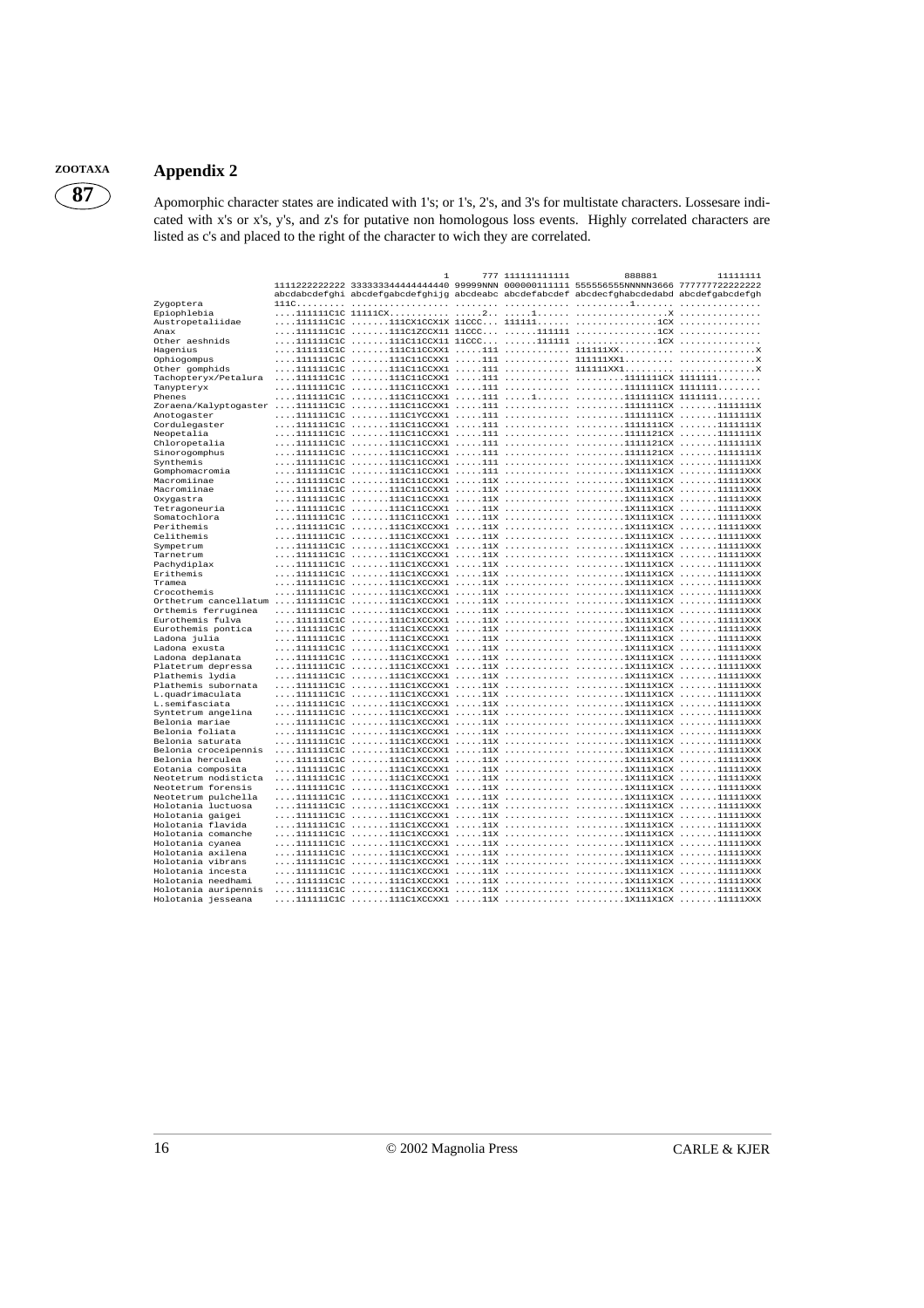## **Appendix 2 (Cont.)** *z*

| ZOOTAXA |
|---------|
|         |

|                                                                    |  | 333334444 55555555666666 77778888888888888881 9990000000 11222222 33441444 6 5777777 8901 |  |  |  |
|--------------------------------------------------------------------|--|-------------------------------------------------------------------------------------------|--|--|--|
|                                                                    |  | abcefabcd abcdefghabcdef abcdabcdefghijklmnoh acbbcdaefg ababcdef ababgcde a aabcdef aaaa |  |  |  |
| Zygoptera                                                          |  |                                                                                           |  |  |  |
| Epiophlebia                                                        |  |                                                                                           |  |  |  |
| Austropetaliidae                                                   |  |                                                                                           |  |  |  |
| Anax                                                               |  |                                                                                           |  |  |  |
| Other aeshnids<br>Haqenius                                         |  |                                                                                           |  |  |  |
| Ophiogompus                                                        |  |                                                                                           |  |  |  |
| Other gomphids                                                     |  |                                                                                           |  |  |  |
| Tachopteryx/Petalura                                               |  |                                                                                           |  |  |  |
| Tanypteryx                                                         |  |                                                                                           |  |  |  |
| Phenes                                                             |  |                                                                                           |  |  |  |
|                                                                    |  |                                                                                           |  |  |  |
| Anotogaster                                                        |  |                                                                                           |  |  |  |
| Cordulegaster                                                      |  |                                                                                           |  |  |  |
| Neopetalia                                                         |  |                                                                                           |  |  |  |
| Chloropetalia                                                      |  |                                                                                           |  |  |  |
| Sinorogomphus<br>Synthemis                                         |  | 111X 1111X1 111111111ClXXXXXX 11X  X                                                      |  |  |  |
| Gomphomacromia                                                     |  | 111X 11XXX1 11111111ClXXXXXXX 111ClCC1 11 X                                               |  |  |  |
| Macromiinae                                                        |  | 111X 11XXX1 1111111ClXXXXXXX X11ClCC1 1111C1 11                                           |  |  |  |
| Macromiinae                                                        |  | 111x 11xxx1 1111111Clxxxxxxx x11c1cc1 1111c1 11                                           |  |  |  |
| Oxygastra                                                          |  |                                                                                           |  |  |  |
| Tetragoneuria                                                      |  | 111X 11XXX1 1111111ClXXXXXXX 111ClCCl 1111Cl 111XX1 1 1                                   |  |  |  |
| Somatochlora                                                       |  | 111X 11xxx1 1111111Clxxxxxxx 111clccl 1111c1 111xx1 1 1                                   |  |  |  |
| Perithemis                                                         |  |                                                                                           |  |  |  |
| Celithemis                                                         |  | 11XX 1XXXX1 111111ClXXXXXXX 111ClCCX 1111CX 111XXX 1 .1CX111 X.1.                         |  |  |  |
| Sympetrum                                                          |  | 11XX 1XXXX1 111111ClXXXXXXX X11ClCCX 1111CX 111XXX 1 CX111                                |  |  |  |
| Tarnetrum                                                          |  |                                                                                           |  |  |  |
| Pachydiplax<br>Erithemis                                           |  |                                                                                           |  |  |  |
| Tramea                                                             |  | 11XX 1XXXX1 1111111C1XXXXXXX X11C1CCX 1111CX 11XXX 1                                      |  |  |  |
| Crocothemis                                                        |  | 11XX 1XXXX1 111111C1XXXXXXX X11C1CCX 1111CX 111XXX 1 1XXX1                                |  |  |  |
| Durinetrum cancellatum 11XX 1XXXX1 111111ClXXXXX1X X11ClCCl 1111Cl |  |                                                                                           |  |  |  |
| Orthemis ferruginea                                                |  | 11XX 1XXXX1 1111111ClXXXXX1X X11C1CC1 1111CX 1111XX 1 .1CX11X                             |  |  |  |
| Eurothemis fulva                                                   |  |                                                                                           |  |  |  |
| Eurothemis pontica                                                 |  |                                                                                           |  |  |  |
| Ladona julia                                                       |  |                                                                                           |  |  |  |
| Ladona exusta                                                      |  | 11XX 1XXXX1 111111C1XXXXX1X 211C1CC1 1111CX 1111X 1                                       |  |  |  |
| Ladona deplanata                                                   |  | 11XX 1XXXX1 111111C1XXXXX1X 211C1CC1 1111CX 1111X 1                                       |  |  |  |
| Platetrum depressa<br>Plathemis lydia                              |  |                                                                                           |  |  |  |
| Plathemis subornata                                                |  |                                                                                           |  |  |  |
| L.quadrimaculata                                                   |  |                                                                                           |  |  |  |
| L.semifasciata                                                     |  |                                                                                           |  |  |  |
| Syntetrum angelina                                                 |  |                                                                                           |  |  |  |
| Belonia mariae                                                     |  |                                                                                           |  |  |  |
| Belonia foliata                                                    |  |                                                                                           |  |  |  |
| Belonia saturata                                                   |  |                                                                                           |  |  |  |
| Belonia croceipennis                                               |  | 11XX 1XXXX1 111111C1XXXXX1X 211C1CC1 1111CX 1111X 1                                       |  |  |  |
| Belonia herculea                                                   |  |                                                                                           |  |  |  |
| Eotania composita<br>Neotetrum nodisticta                          |  |                                                                                           |  |  |  |
| Neotetrum forensis                                                 |  |                                                                                           |  |  |  |
| Neotetrum pulchella                                                |  |                                                                                           |  |  |  |
| Holotania luctuosa                                                 |  | 11XX 1XXXX1 111111ClXXXXX1X 211C1CC1 1111CX 11111X 1                                      |  |  |  |
| Holotania gaigei                                                   |  |                                                                                           |  |  |  |
| Holotania flavida                                                  |  |                                                                                           |  |  |  |
| Holotania comanche                                                 |  | 11XX 1XXXX1 111111C1XXXXX1X 211C1CC1 1111CX 1111X 1                                       |  |  |  |
| Holotania cyanea                                                   |  |                                                                                           |  |  |  |
| Holotania axilena                                                  |  | 11XX 1XXXX1 111111C1XXXXX1X 211C1CC1 1111CX 1111X 1                                       |  |  |  |
| Holotania vibrans                                                  |  |                                                                                           |  |  |  |
| Holotania incesta                                                  |  |                                                                                           |  |  |  |
| Holotania needhami<br>Holotania auripennis                         |  | 11XX 1XXXX1 1111111C1XXXXX1X 211C1CC1 1111CX 1111X 1                                      |  |  |  |
| Holotania jesseana                                                 |  |                                                                                           |  |  |  |
|                                                                    |  |                                                                                           |  |  |  |